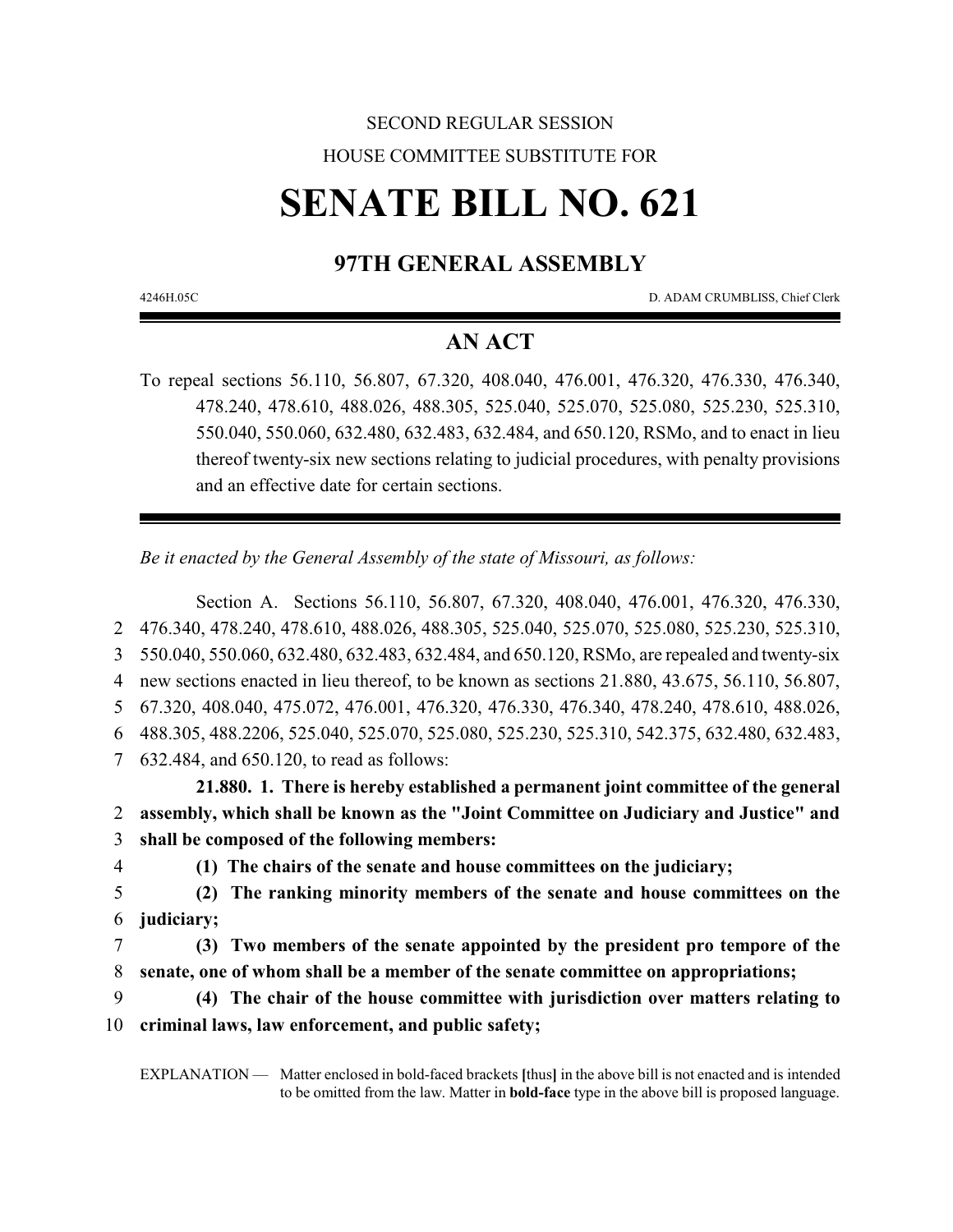**(5) The chair of the house committee with jurisdiction over matters relating to state correctional institutions;**

**(6) A member of the senate appointed by the minority floor leader of the senate;**

- **(7) A member ofthe house of representatives appointed by the minority floor leader of the house of representatives;**
- **(8) Three nonvoting ex officio members who shall be the chief justice of the Missouri supreme court, the state auditor, and the attorney general, or their designees.**
- **2. No more than three members from each house shall be of the same political party. The appointment of members shall continue during their term of office as members of the general assembly or until a successor has been duly appointed to fill their place when their term of office as members of the general assembly has expired.**
- **3. The joint committee shall meet within thirty days after its creation and organize by selecting a chair and vice chair, one of whom shall be the senate judiciary chair and one of whom shall be the house judiciary chair. The positions of chair and vice chair shall alternate every two years thereafter between the senate and house. After its organization, the committee shall meet regularly, at least twice a year, at such time and place as the chair designates, including locations other than Jefferson City. A majority of the members of the committee shall constitute a quorum, but the concurrence of a majority of the members, other than the ex officio members, shall be required for the determination of any matter**
- **within the committee's duties.**
- **4. In order to promote the effective administration of justice and public safety, it shall be the duty of the joint committee to:**
- **(1) Review and monitor:**
- **(a) The state's justice system;**
- **(b) The state's criminal laws, law enforcement, and public safety;**
- **(c) The state's correctional institutions and penal and correctional issues; and**
- **(d) All state government efforts related to terrorism, bioterrorism, and homeland security;**
- **(2) Receive reports from the judicial branch, state or local government agencies or departments, and any entities attached to them for administrative purposes;**
- **(3) Conduct an ongoing study and analysis of the state's justice system and related issues;**
- **(4) Determine the need for changes in statutory law, rules, policies, or procedures;**
- **(5) Make any recommendations to the general assembly for legislative action; and**
- **(6) Perform other duties authorized by concurrent resolution of the general assembly.**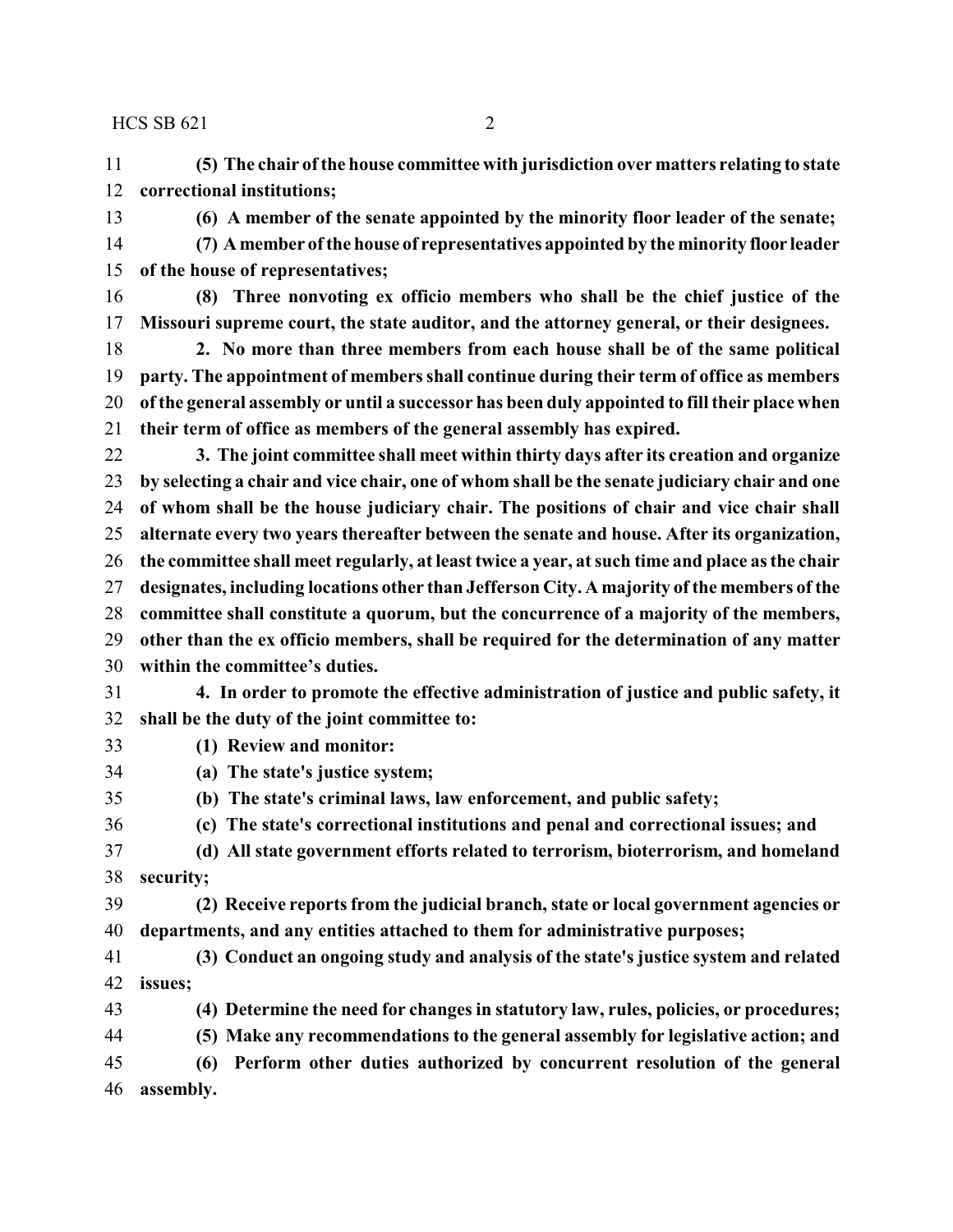**5. By January 15, 2016, and every year thereafter, it shall be the duty of the joint committee to file with the general assembly a report ofits activities, along with any findings or recommendations the committee may have for legislative action.**

 **6. The joint committee shall establish a permanent subcommittee on the Missouri criminal code, which shall conduct and supervise a continuing program of revision designed to maintain the cohesiveness, consistency, and effectiveness of the criminal laws of the state. In connection with this program, the committee may select an advisory committee on the Missouri criminal code, composed of a representative of the Missouri supreme court, a representative of the office of the attorney general, and other individuals known to be interested in the improvement of the state's criminal laws, and may authorize the payment of any actual and necessary expenses incurred by such members while attending meetings with the committee or the subcommittee on the Missouri criminal code. The subcommittee on the Missouri criminal code shall present to the general assembly in each tenth year such criminal code revision bills as it finds appropriate to accomplish its purpose.**

 **7. The joint committee may make reasonable requests for staff assistance from the research and appropriations staffs of the senate and house and the joint committee on legislative research, and may employ such personnel as it deems necessary to carry out the duties imposed by this section, within the limits of any appropriation for such purpose. All branches of government and state departments, agencies, boards, commissions and offices shall cooperate with and assist the joint committee in the performance of its duties and shall make available all information requested. The committee shall have the power to subpoena witnesses, take testimony under oath, compel the attendance of witnesses, the giving of testimony and the production of records.**

 **8. The members of the committee shall serve without compensation, but any actual and necessary expenses incurred in the performance of the committee's official duties by the joint committee, its members, and any staff assigned to the committee shall be paid from the joint contingent fund.**

**43.675. 1. As used in this section the following terms shall mean:**

 **(1) "Criminal justice agency", courts or a governmental agency or any subunit thereof that performs the administration of criminal justice pursuant to a statute or executive order and that allocates a substantial part of its annual budget to the administration of criminal justice including state and federal inspector general offices;**

 **(2) "Regional Justice Information Service (REJIS)", a governmental agency created by the enactment of dual ordinances of a city not within a county and a county with a charter form of government and with more than nine hundred fifty thousand inhabitants**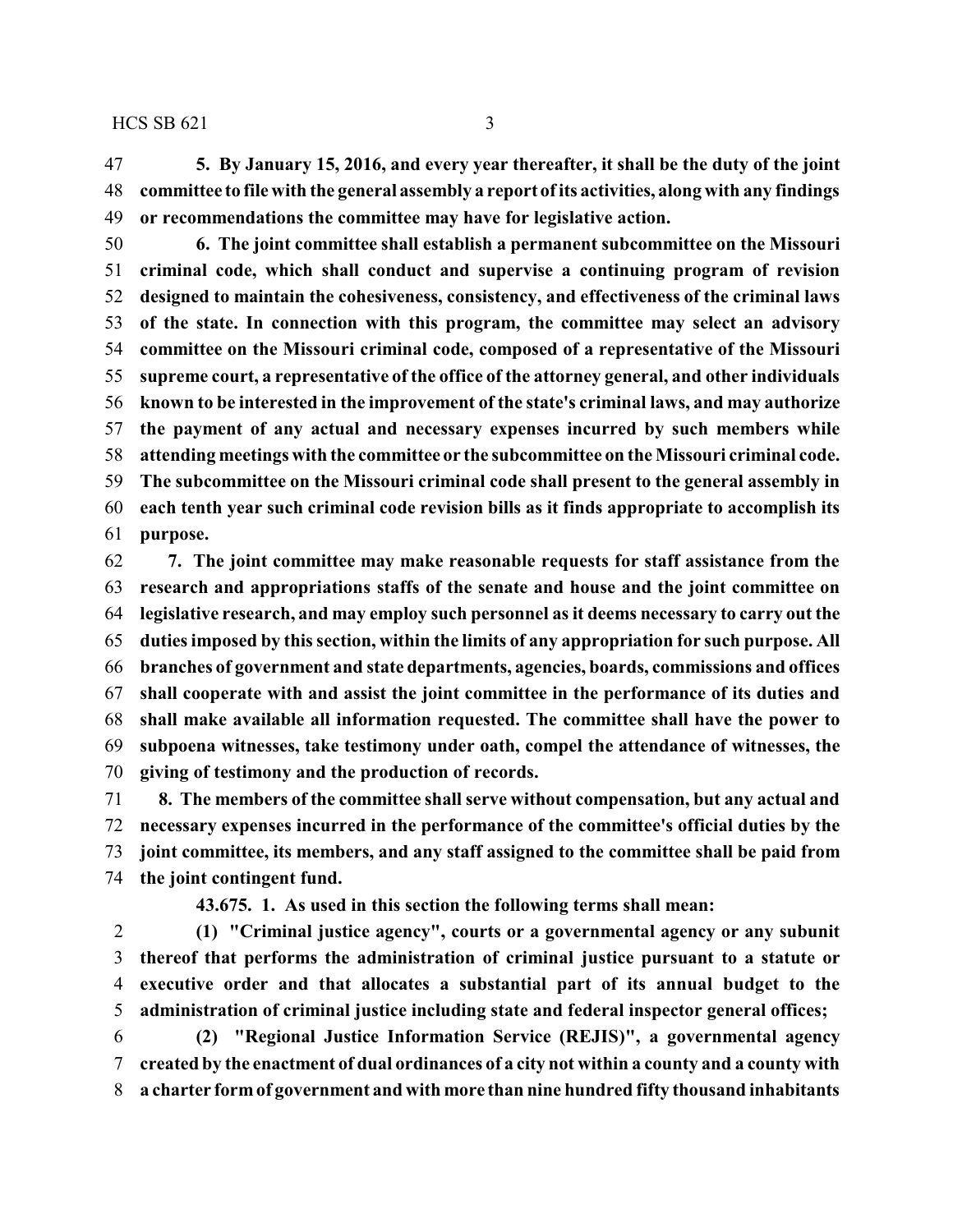**pursuant to the provisions of section 70.210 for the administration of criminal justice,**

- **which provides support to any political subdivision requiring technological assistance with**
- **collecting, storing, and disseminating criminal history record information.**
- **2. The Regional Justice Information Service (REJIS) is hereby designated a "Criminal Justice Agency" for purposes of 28 CFR 20 and shall have all the powers necessary to carry out its purposes including, but not limited to, the power to:**
- **(1) Facilitate criminal identification activities and collect, store, and disseminate criminal history record information throughout the state of Missouri;**
- **(2) Provide criminal history and related criminal justice support to political subdivisions and other authorized entities; and**
- 

**(3) Perform related functions not inconsistent with the law.**

56.110. If the prosecuting attorney and assistant prosecuting attorney be interested or shall have been employed as counsel in any case where such employment is inconsistent with the duties of his **or her** office, or shall be related to the defendant in any criminal prosecution, either by blood or by marriage, the court having criminal jurisdiction may appoint some other attorney to prosecute or defend the cause. **Such special prosecutor shall not be otherwise employed by a party other than the state of Missouri in any criminal case or proceeding in that circuit for the duration of that appointment and shall be considered an appointed prosecutor for purposes of section 56.360.** 56.807. 1. Beginning August 28, 1989, and continuing monthly thereafter until August 27, 2003, the funds for prosecuting attorneys and circuit attorneys provided for in subsection 2

of this section shall be paid from county or city funds.

 2. Beginning August 28, 1989, and continuing monthly thereafter until August 27, 2003, each county treasurer shall pay to the system the following amounts to be drawn from the general revenues of the county:

 (1) For counties of the third and fourth classification except as provided in subdivision (3) of this subsection, three hundred seventy-five dollars;

 (2) For counties of the second classification, five hundred forty-one dollars and sixty-seven cents;

 (3) For counties of the first classification, counties which pursuant to section 56.363 elect to make the position of prosecuting attorney a full-time position after August 28, 2001, or whose county commission has elected a full-time retirement benefit pursuant to subsection 3 of section 56.363, and the city of St. Louis, one thousand two hundred ninety-one dollars and sixty-seven cents.

 3. Beginning August 28, 1989, and continuing until August 27, 2003, the county treasurer shall at least monthly transmit the sums specified in subsection 2 of this section to the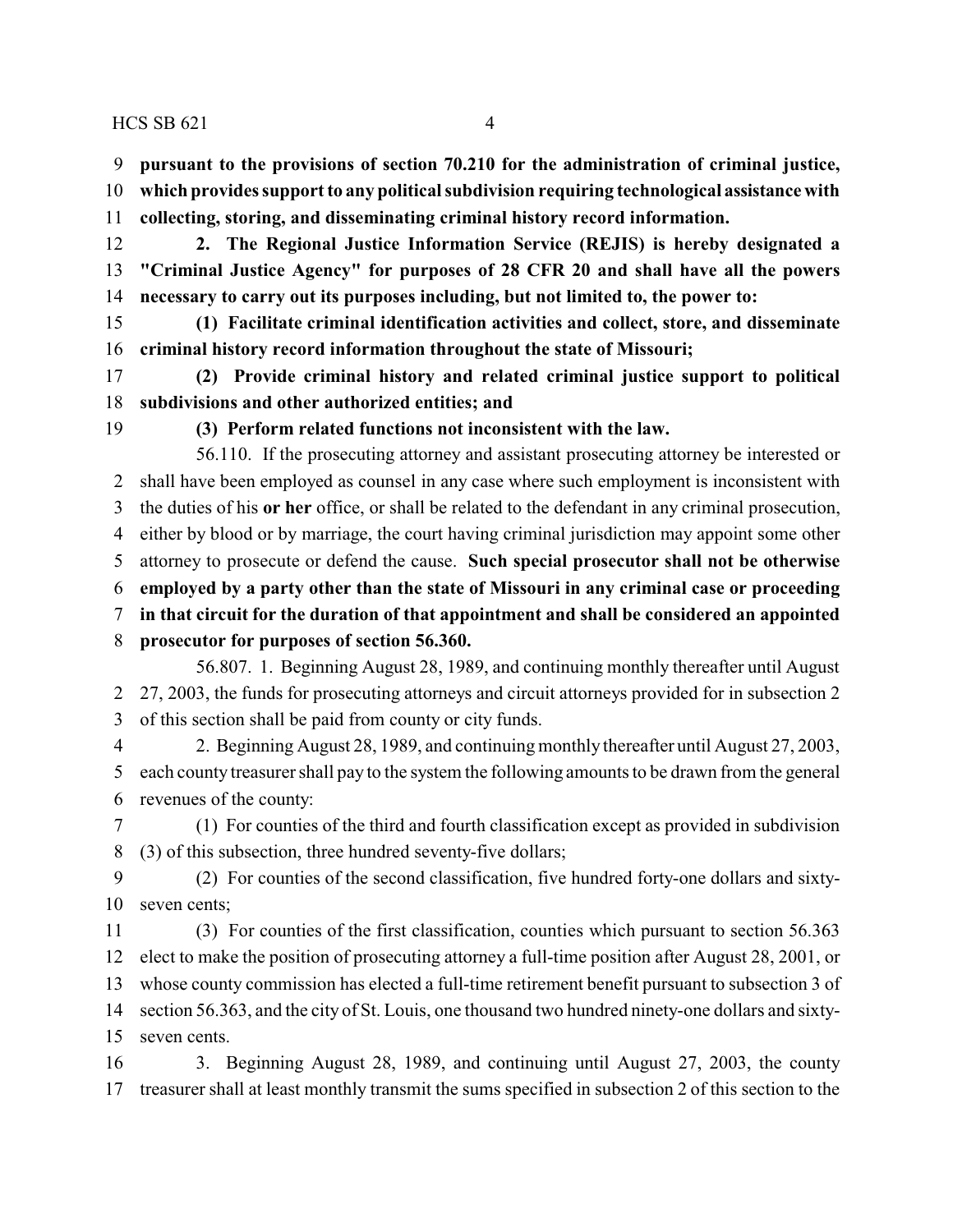Missouri office of prosecution services for deposit to the credit of the "Missouri Prosecuting

 Attorneys and Circuit Attorneys'Retirement System Fund", which is herebycreated. All moneys held by the state treasurer on behalf of the system shall be paid to the system within ninety days after August 28, 1993. Moneys in the Missouri prosecuting attorneys and circuit attorneys' retirement system fund shall be used only for the purposes provided in sections 56.800 to 56.840 and for no other purpose. 4. Beginning August 28, 2003, the funds for prosecuting attorneys and circuit attorneys provided for in this section shall be paid from county or city funds and the surcharge established in this section and collected as provided by this section and sections 488.010 to 488.020. 5. **(1)** Beginning August 28, 2003, each county treasurer shall pay to the system the following amounts to be drawn from the general revenues of the county: **[**(1)**] (a)** For counties of the third and fourth classification except as provided in **[**subdivision (3)**] paragraph (c)** of this **[**subsection**] subdivision**, one hundred eighty-seven dollars; **[**(2)**] (b)** For counties of the second classification, two hundred seventy-one dollars; **[**(3)**] (c)** For counties of the first classification, counties which pursuant to section 56.363 elect to make the position of prosecuting attorney a full-time position after August 28, 2001, or whose county commission has elected a full-time retirement benefit pursuant to subsection 3 of section 56.363, and the city of St. Louis, six hundred forty-six dollars. **(2) Beginning August 28, 2014, the county contribution set forth in paragraphs (a) to (c) ofsubdivision (1) ofthis subsection shall be adjusted in accordance with the following schedule based upon the prosecuting attorneys and circuit attorneys' retirement system's annual actuarial valuation report. If the system's funding ratio is: (a) One hundred twenty percent or more, no monthly sum shall be transmitted; (b) More than one hundred ten percent but less than one hundred twenty percent, the monthly sum transmitted shall be reduced fifty percent; (c) At least ninety percent and up to and including one hundred ten percent, the monthly sum transmitted shall remain the same; (d) At least eighty percent and less than ninety percent, the monthly sum transmitted shall be increased fifty percent; and** 

 **(e) Less than eighty percent, the monthly sum transmitted shall be increased one hundred percent.**

 6. Beginning August 28, 2003, the county treasurer shall at least monthly transmit the sums specified in subsection 5 of this section to the Missouri office of prosecution services for 52 deposit to the credit of the Missouri prosecuting attorneys and circuit attorneys' retirement system fund. Moneys in the Missouri prosecuting attorneys and circuit attorneys'retirement system fund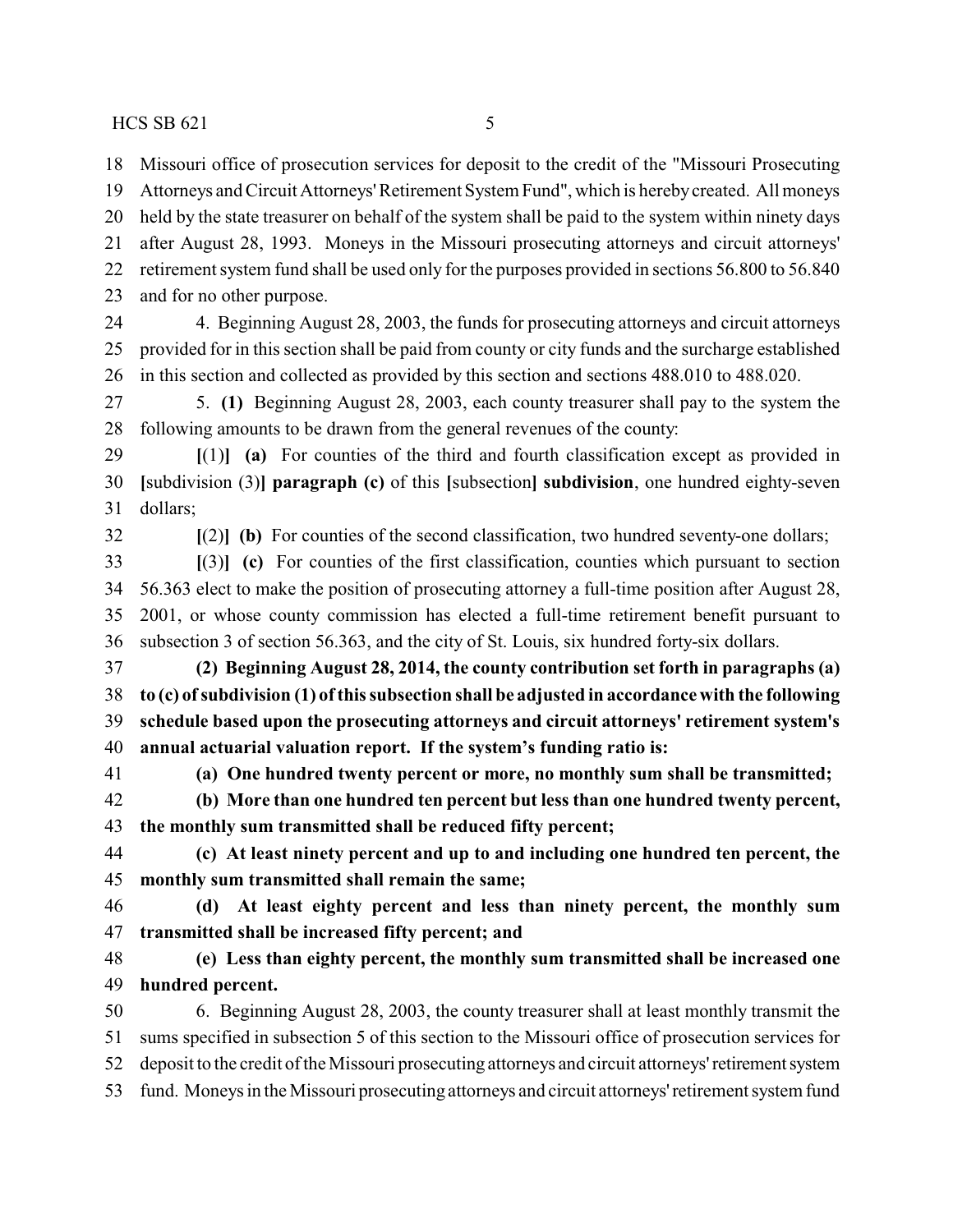shall be used only for the purposes provided in sections 56.800 to 56.840, and for no other purpose.

 7. Beginning August 28, 2003, the following surcharge for prosecuting attorneys and circuit attorneys shall be collected and paid as follows:

 (1) There shall be assessed and collected a surcharge of four dollars in all criminal cases filed in the courts of this state including violation of any county ordinance **[**or**] ,** any violation of criminal or traffic laws of this state, including infractions, **and against any person who pled guilty and paid a fine through a fine collection center,** but no such surcharge shall be assessed when the costs are waived or are to be paid by the state, county, or municipality or when a criminal proceeding or the defendant has been dismissed by the court **[**or against any person who has pled guilty and paid their fine pursuant to subsection 4 of section 476.385**]**. For purposes of this section, the term "county ordinance" shall include any ordinance of the city of St. Louis;

 (2) The clerk responsible for collecting court costs in criminal cases shall collect and disburse such amounts as provided by sections 488.010 to 488.026. Such funds shall be payable to the prosecuting attorneys and circuit attorneys' retirement fund. Moneys credited to the prosecuting attorneys and circuit attorneys' retirement fund shall be used only for the purposes provided for in sections 56.800 to 56.840 and for no other purpose.

 8. The board may accept gifts, donations, grants and bequests from private or public sources to the Missouri prosecuting attorneys and circuit attorneys' retirement system fund.

 9. No state moneys shall be used to fund section 56.700 and sections 56.800 to 56.840 unless provided for by law.

67.320. 1. Any county **[**of the first classification with more than one hundred ninety- eight thousand but less than one hundred ninety-nine thousand two hundred**] with a charter form of government and with more than two hundred thousand but fewer than three hundred fifty thousand** inhabitants or any county of the first classification with more than one hundred one thousand but fewer than one hundred fifteen thousand inhabitants may prosecute and punish violations of its county orders in the circuit court of such counties in the manner and to the extent herein provided or in a county municipal court if creation of a county municipal court is approved by order of the county commission. The county may adopt orders with penal provisions consistent with state law, but only in the areas of traffic violations, solid waste management, county building codes, on-site sewer treatment, zoning orders, and animal control. Any county municipal court established pursuant to the provisions of this section shall have jurisdiction over violations of that county's orders and the ordinances of municipalities with which the county has a contract to prosecute and punish violations of municipal ordinances of the municipality.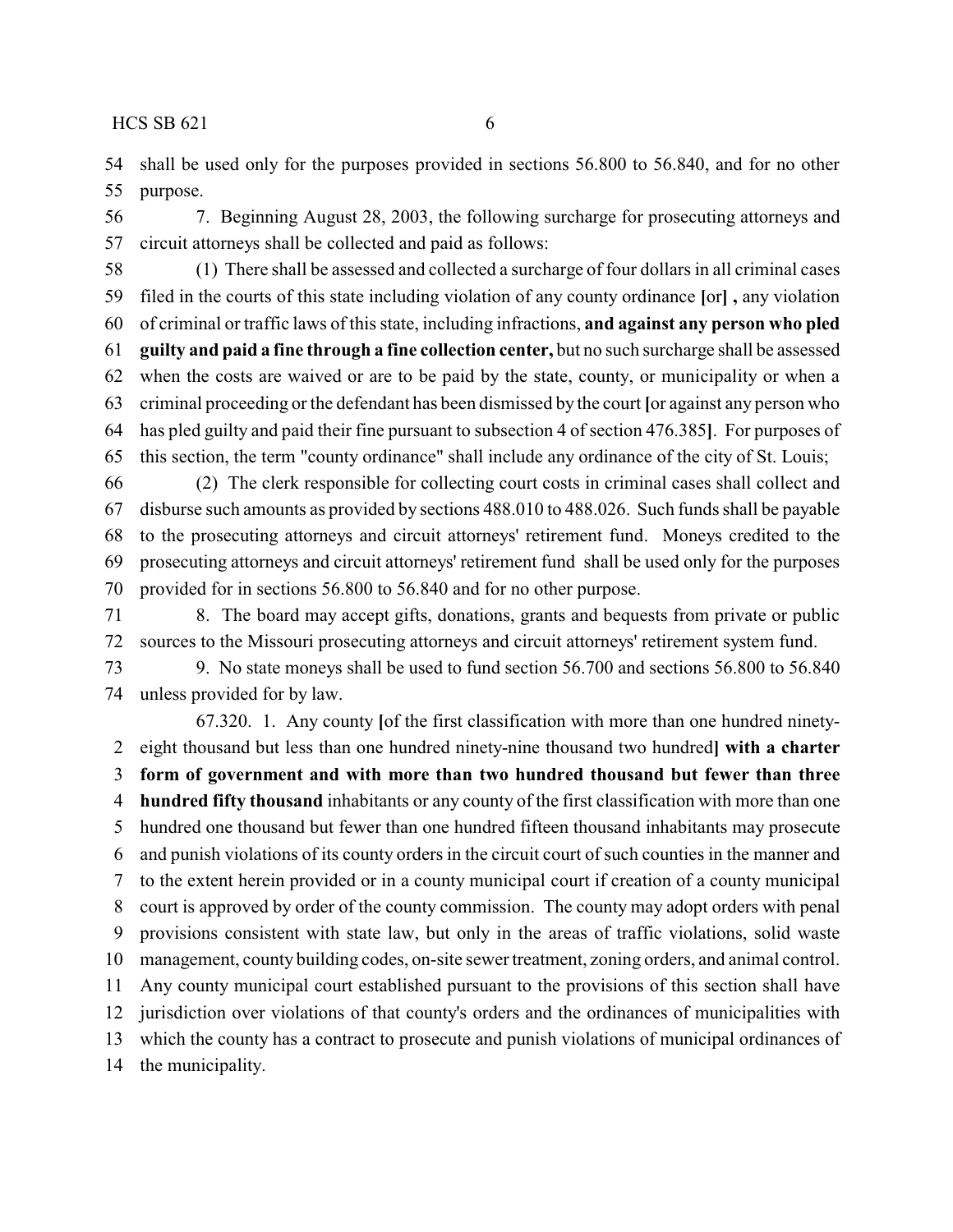2. Except as provided in subsection 5 of this section in any county which has elected to establish a county municipal court pursuant to this section, the judges for such court shall be appointed by the county commission of such county, subject to confirmation by the legislative body of such county in the same manner as confirmation for other county appointed officers. The number of judges appointed, and qualifications for their appointment, shall be established by order of the commission.

 3. The practice and procedure of each prosecution shall be conducted in compliance with all of the terms and provisions of sections 66.010 to 66.140, except as provided for in this section.

24 4. Any use of the term ordinance in sections 66.010 to 66.140 shall be synonymous with the term order for purposes of this section.

 5. In any county of the first classification with more than one hundred one thousand but fewer than one hundred fifteen thousand inhabitants, the first judges shall be appointed by the county commission for a term of four years, and thereafter the judges shall be elected for a term of four years. The number of judges appointed, and qualifications for their appointment, shall be established by order of the commission. 408.040. 1. **Judgments shall accrue interest on the judgment balance as set forth**

 **in this section. The "judgment balance" is defined as the total amount of the judgment awarded on the day judgment is entered including, but not limited to, principal, prejudgment interest, and all costs and fees. Post-judgment payments or credits shall be applied first to post-judgment costs, then to post-judgment interest, and then to the judgment balance.**

 **2.** In all nontort actions, interest shall be allowed on all money due upon any judgment or order of any court from the date judgment is entered by the trial court until satisfaction be made by payment, accord or sale of property; all such judgments and orders for money upon contracts bearing more than nine percent interest shall bear the same interest borne by such contracts, and all other judgments and orders for money shall bear nine percent per annum until satisfaction made as aforesaid.

 **[**2.**] 3.** Notwithstanding the provisions of subsection **[**1**] 2** of this section, in tort actions, interest shall be allowed on all money due upon any judgment or order of any court from the date **[**of**]** judgment is entered by the trial court until full satisfaction. All such judgments and orders for money shall bear a per annum interest rate equal to the intended Federal Funds Rate, as established by the Federal Reserve Board, plus five percent, until full satisfaction is made. The judgment shall state the applicable interest rate, which shall not vary once entered. In tort actions, if a claimant has made a demand for payment of a claim or an offer of settlement of a claim, to the party, parties or their representatives, and to such party's liability insurer if known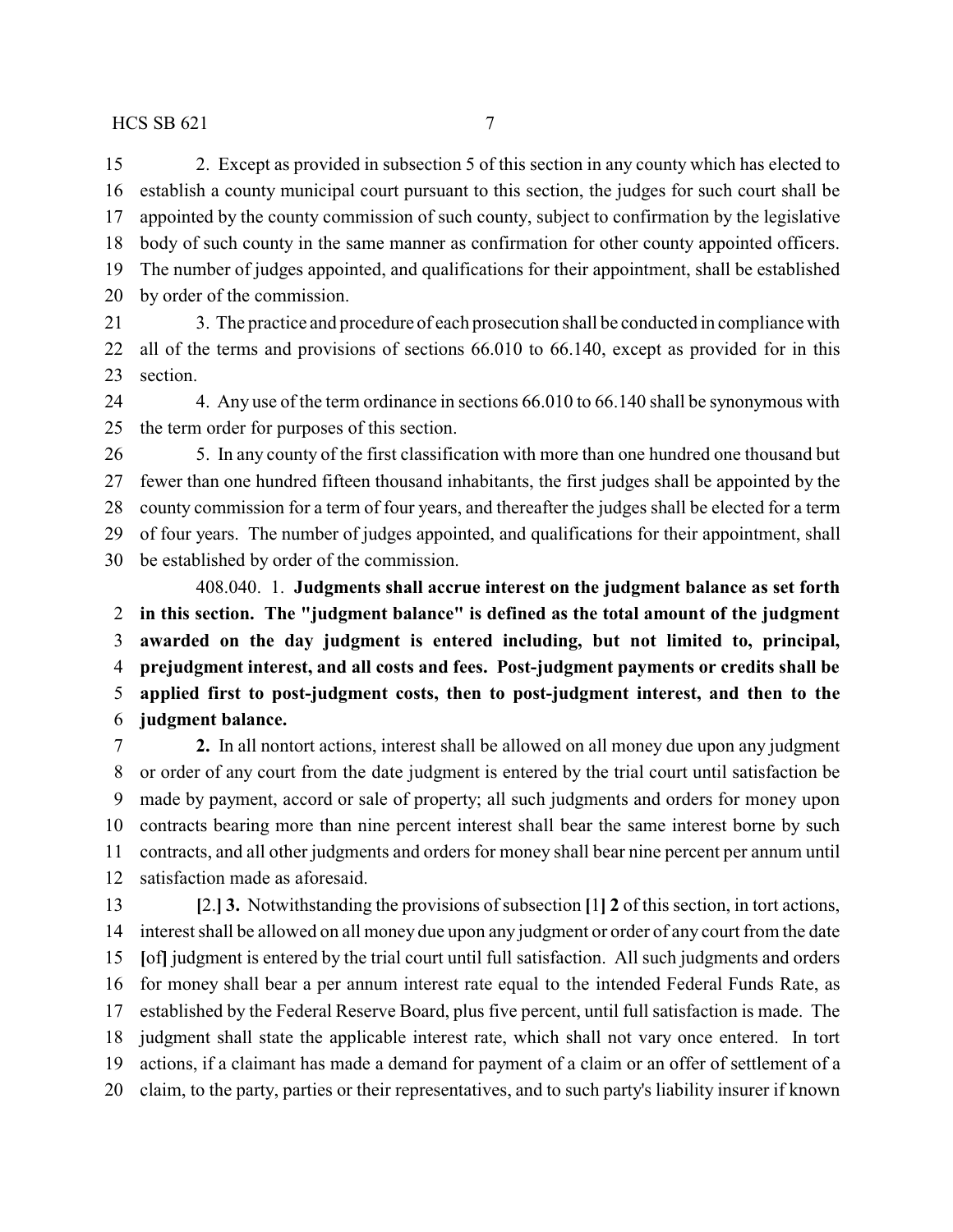to the claimant, and the amount of the judgment or order exceeds the demand for payment or offer of settlement, then prejudgment interest shall be awarded, calculated from a date ninety days after the demand or offer was received, as shown by the certified mail return receipt, or from the date the demand or offer was rejected without counter offer, whichever is earlier. In order to qualify as a demand or offer pursuant to this section, such demand must:

(1) Be in writing and sent by certified mail return receipt requested; and

 (2) Be accompanied by an affidavit of the claimant describing the nature of the claim, the nature of any injuries claimed and a general computation of any category of damages sought by the claimant with supporting documentation, if any is reasonably available; and

 (3) For wrongful death, personal injury, and bodily injury claims, be accompanied by a list of the names and addresses of medical providers who have provided treatment to the claimant or decedent for such injuries, copies of all reasonably available medical bills, a list of employers if the claimant is seeking damages for loss of wages or earning, and written authorizations sufficient to allow the party, its representatives, and liability insurer if known to the claimant to obtain records from all employers and medical care providers; and

(4) Reference this section and be left open for ninety days.

 Unless the parties agree in writing to a longer period of time, if the claimant fails to file a cause of action in circuit court prior to a date one hundred twenty days after the demand or offer was received, then the court shall not award prejudgment interest to the claimant. If the claimant is a minor or incompetent or deceased, the affidavit may be signed by any person who reasonably appears to be qualified to act as next friend or conservator or personal representative. If the claim is one for wrongful death, the affidavit may be signed by any person qualified pursuant to section 537.080 to make claim for the death. Nothing contained herein shall limit the right of a claimant, in actions other than tort actions, to recover prejudgment interest as otherwise provided by law or contract.

 **[**3.**] 4.** In tort actions, a judgment for prejudgment interest awarded pursuant to this **[**subsection**] section** should bear interest at a per annum interest rate equal to the intended Federal Funds Rate, as established by the Federal Reserve Board, plus three percent. The judgment shall state the applicable interest rate, which shall not vary once entered.

**475.072. By January 1, 2015, the Missouri supreme court shall develop a form petition for the appointment of a guardian for a minor to be used in uncontested guardianship cases. The form petition shall meet all the requirements of subsection 1 of section 475.060.**

476.001. An efficient, well operating and productive judiciary is essential to the preservation of the people's liberty and prosperity. In order to achieve this goal, the general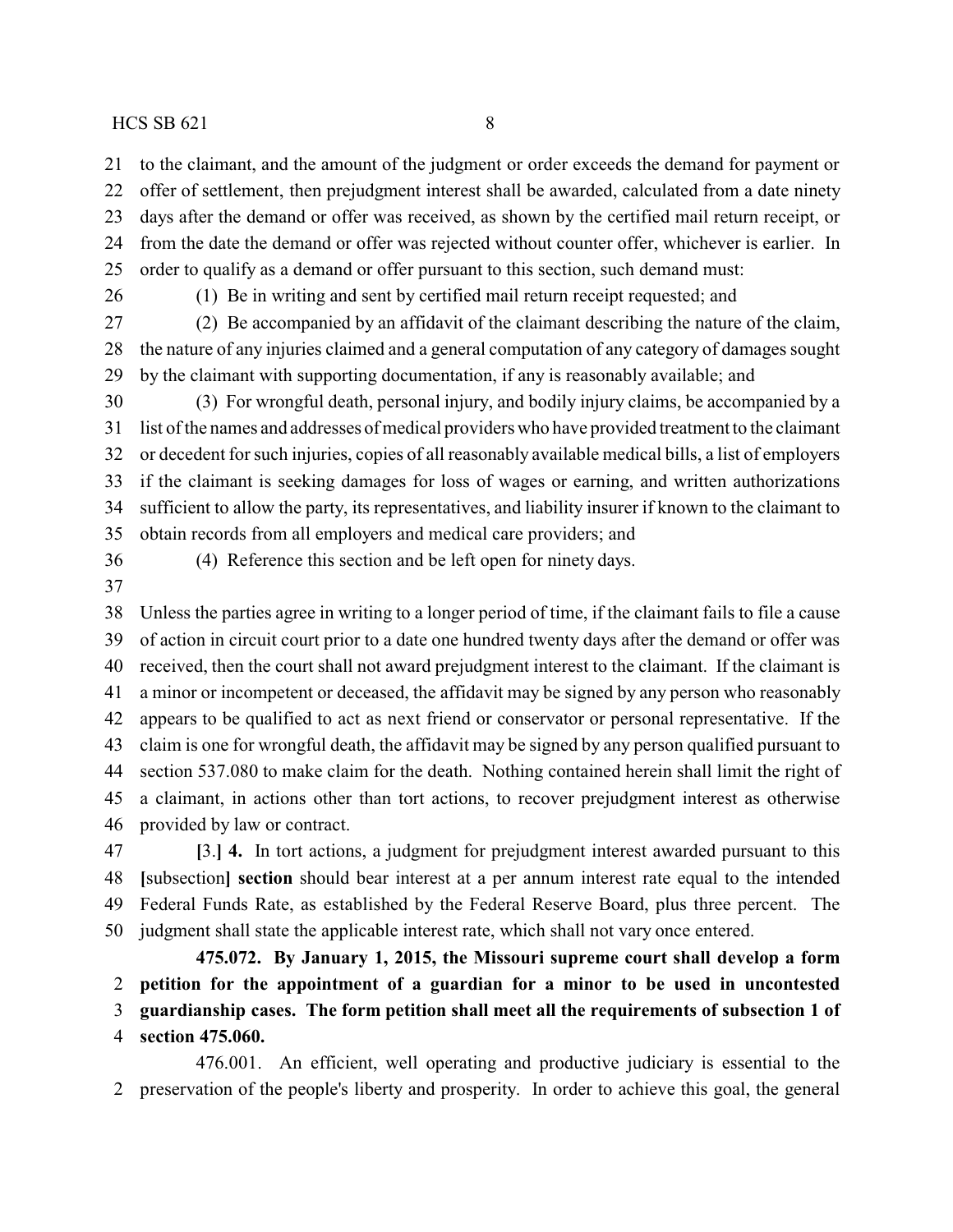assembly and the supreme court must constantly be aware of the operations, needs, strengths and

 weaknesses of the judicial system. It is the purpose of sections 476.001, **476.055, 476.330 to 476.380,** 476.412, **[**476.415 and**]** 476.681**, and 477.405** to provide the general assembly and the supreme court with the mechanisms to obtain on a continuing basis a comprehensive analysis of judicial resources and an efficient and organized method of identifying the problems and needs as they occur. It is the further purpose of sections 476.001, **476.055, 476.330 to 476.380,** 476.412, **[**476.415 and**]** 476.681**, 477.405, 478.073, 478.320, and subdivision (12) of subsection 1 of section 600.042** to provide a system for the efficient allocation of available personnel, facilities and resources to achieve a uniform and effective operation of the judicial system.

476.320. There is hereby established "The Judicial Conference of the State of Missouri". The conference shall consist of the judges **[**and commissioners**]** of the supreme court and of the court of appeals, the circuit judges, associate circuit judges, family court commissioners, the commissioners of the juvenile division of the circuit courts, and all judges and commissioners who have retired under any of the provisions of sections 476.450 to 476.595 heretofore or hereafter in effect. The chief justice of the supreme court, or in his absence the vice president elected by the executive council, shall be the presiding officer. 476.330. The conference shall meet on the call of the chief justice. A meeting shall be

called at least once **[**a**] every odd-numbered** year at some convenient time and place in the state.

It shall be the duty of all members of the conference to attend such **[**annual**]** meeting.

476.340. 1. The governing body of the conference, between **[**annual**]** sessions, shall be the executive council. The executive council shall consist of the following members:

 (1) The chief justice of the supreme court, or some member of the supreme court appointed by him;

(2) Two other members of the supreme court appointed by the supreme court;

 (3) One member of each district of the court of appeals elected by the judges thereof, respectively;

 (4) Eight circuit judges, other than judges of the probate division, three of whom shall be elected for three-year terms, one from each district of the court of appeals, by the circuit judges, other than judges of the probate division, of the district to represent each of the districts of the court of appeals, respectively. A judge whose circuit is in part in more than one district of the court of appeals may vote in and be elected to represent either district but not both. Five of the circuit judges on the council shall be elected for three-year terms by the circuit judges of the state;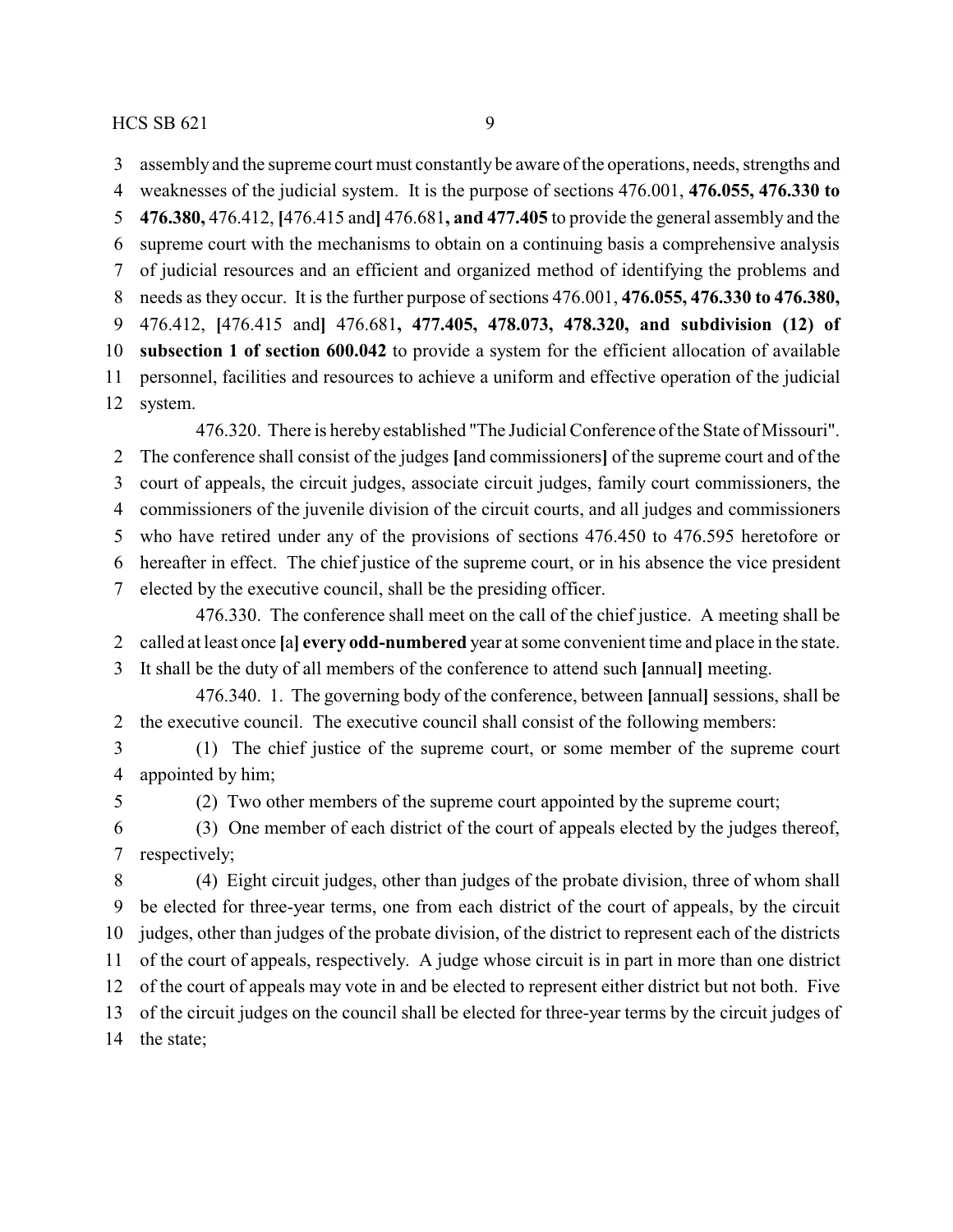(5) One judge of the probate division of circuit courts in counties having a population of more than thirty thousand inhabitants elected for a three-year term by the judges of the probate divisions of the circuit courts in such counties;

 (6) Three associate circuit judges elected for three-year terms, one from each district of the court of appeals, by the associate circuit judges of the district to represent each of the districts of the court of appeals, respectively;

 (7) Three other associate circuit judges elected for three-year terms by the associate circuit judges of the state;

 (8) One associate circuit judge from counties having a population of thirty thousand inhabitants or less elected for a three-year term by the associate circuit judges in such counties;

 (9) One retired judge or commissioner who is a member of the judicial conference elected for a three-year term by such judges and commissioners.

 Members of the executive council on August 28, 2003, shall serve out their terms and their replacements shall be elected under the provisions of this section. Vacancies shall be filled for the unexpired term of any member as provided by resolution of the judicial conference.

 2. The executive council shall have general supervision of the work of the conference and such other duties and authority as may be given to it under rules or resolutions adopted by the conference. The members of the executive council shall elect one of its members vice president to act in the absence of the chief justice.

478.240. 1. The presiding judge of each circuit which is provided by subsection 3 of section 15 of article V of the constitution shall be selected for a two-year term. The circuit and associate circuit judges in each circuit shall select by secret ballot a circuit judge from their number to serve as presiding judge. Selection and removal procedures, not inconsistent with the rules of the supreme court, may be provided by local court rule. If a presiding judge is disqualified from acting as a judicial officer pursuant to the constitution, article V, section 24, the circuit judges and associate circuit judges of the circuit shall select a circuit judge as presiding judge. If the circuit does not have an eligible judge to be elected presiding judge, then the chief justice of the supreme court may designate an acting presiding judge until a successor is chosen or until the disability of the presiding judge terminates.

 2. Subject to the authority of the supreme court and the chief justice under article V of the constitution, the presiding judge of the circuit shall have general administrative authorityover all judicial personnel and court officials in the circuit, including the authority to assign any judicial or court personnel anywhere in the circuit, and shall have the authority to assign judges to hear such cases or classes of cases as the presiding judge may designate, and to assign judges to divisions. Such assignment authority shall include the authority to authorize particular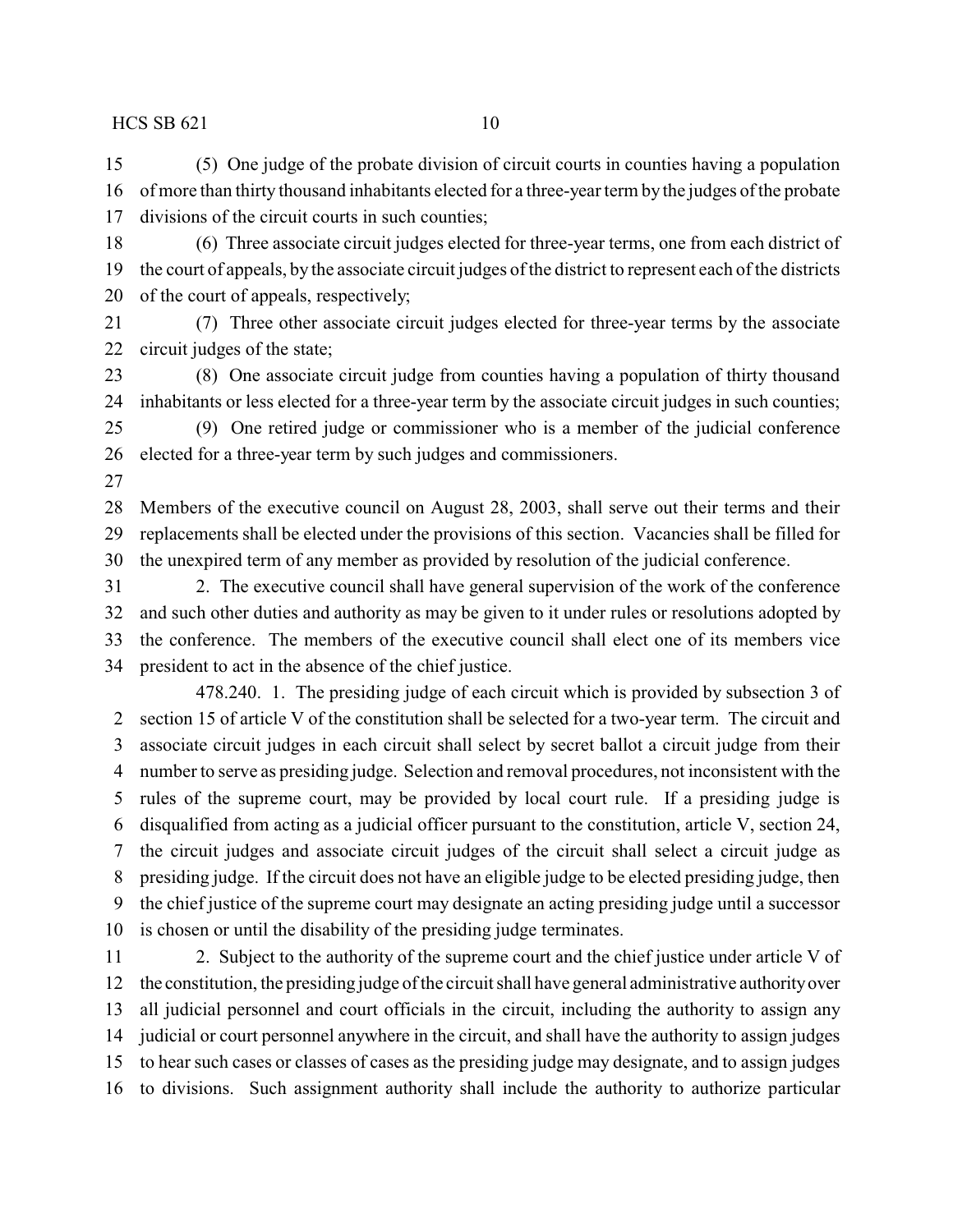associate circuit judges to hear and determine cases or classes of cases. By this subsection the presiding judge shall not, however, be authorized to make the following assignments:

 (1) Assignment of a municipal judge to hear any case other than to initially hear a municipal ordinance violation case of the municipality which makes provision for such municipal judge, except that the presiding judge of a circuit may assign a municipal judge of a municipality within the circuit to hear and determine municipal ordinance violations in a court of another municipality within the circuit if the municipality to which the judge is especially assigned by the presiding judge has made provision for the compensation of such judge;

 (2) Assignment of a judge to hear the trial of a felony case when he **or she** has previously conducted the preliminary hearing in that case**, unless the defendant has signed a written waiver permitting the same judge to hear both the preliminary hearing and the trial**;

 (3) Assignment of a case to a judge contrary to provisions of supreme court rules or local circuit court rules; and

 (4) Assignment of a case or class of cases not within the class of cases specified in section 472.020, to a circuit judge who is also judge of the probate division and who was on January 1, 1979, a probate judge shall only be with the consent of such judge of the probate division.

34 3. If any circuit judge or associate circuit judge shall proceed to hear and determine any case or class of cases which has not been assigned to him **or her** by the presiding judge pursuant to subsection 1 or 2 of this section, or to which he **or she** had not been transferred by the chief justice of the supreme court, or in the event the purported assignment to him **or her** shall be determined to be defective or deficient in anymanner, any order or judgment he **or she** may have entered may be set aside, as otherwise provided by rule or by law, and the judge may be subject to discipline under article V, section 24 of the Missouri Constitution, but he **or she** shall not be deemed to have acted other than as a judicial officer because of any such absence, defect or deficiency of assignment under this section, or transfer by the chief justice.

478.610. 1. There shall be three circuit judges in the thirteenth judicial circuit consisting of the counties of Boone and Callaway. These judges shall sit in divisions numbered one, two and three. Beginning on January 1, 2007, there shall be four circuit judges in the thirteenth judicial circuit and these judges shall sit in divisions numbered one, two, three, and four.

 2. The circuit judge in division two shall be elected in 1980. The circuit judges in divisions one and three shall be elected in 1982. The circuit judge in division four shall be elected in 2006 for a two-year term and thereafter in 2008 for a full six-year term.

 3. **[**The authority for a majority of judges of the thirteenth judicial circuit to appoint or retain a commissioner pursuant to section 478.003 shall expire August 28, 2001. As of such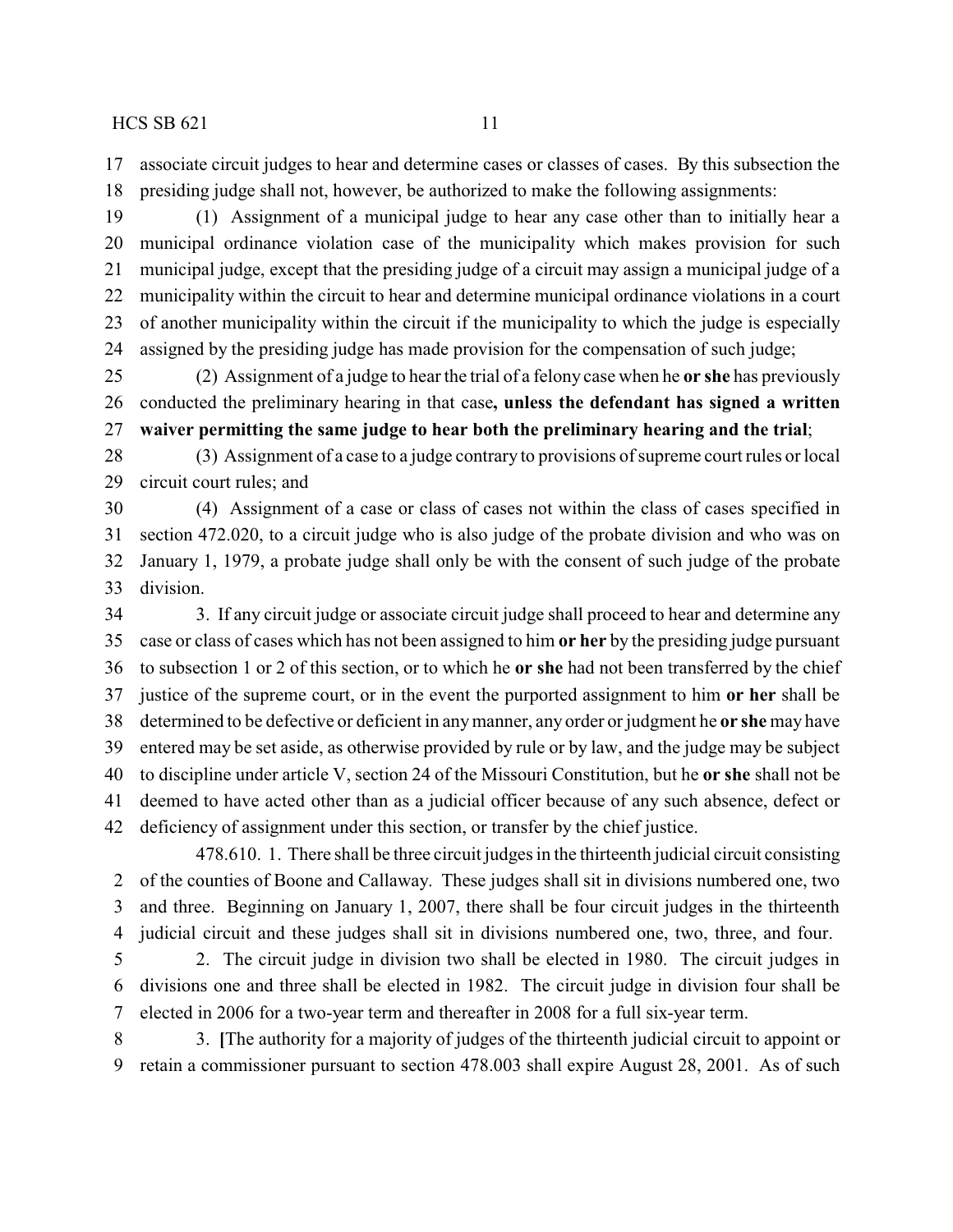date,**] Beginning August 28, 2001,** there shall be one **more** additional associate circuit judge

position in Boone County than is provided pursuant to section 478.320.

488.026. As provided by section 56.807, there shall be assessed and collected a surcharge of four dollars in all criminal cases filed in the courts of this state, including violations of any county ordinance **[**or**] ,** any violation of criminal or traffic laws of this state, including infractions, **or against any person who pled guilty and paid a fine through a fine collection center,** but no such surcharge shall be assessed when the costs are waived or are to be paid by the state, county, or municipality or when a criminal proceeding or the defendant has been dismissed by the court **[**or against any person who has pled guilty and paid their fine pursuant to subsection 4 of section 476.385**]**. For purposes of this section, the term "county ordinance" shall include any ordinance of the city of St. Louis. The clerk responsible for collecting court costs in criminal cases shall collect and disburse such amounts as provided by sections 488.010 to 488.020. Such funds shall be payable to the prosecuting attorneys and circuit attorneys' retirement fund.

488.305. **1.** The clerk of the circuit court shall charge and collect fees for the clerk's duties as prescribed by sections 429.090 and 429.120 in such amounts as are determined pursuant to sections 488.010 to 488.020.

 **2. The clerk of the circuit court may charge and collect in cases where a garnishment is granted, a surcharge not to exceed ten dollars for the clerk's duties. Any moneys collected under this subsection shall be placed in a fund to be used at the discretion of the circuit clerk to maintain and improve case processing and record preservation.**

**488.2206. 1. In addition to all court fees and costs prescribed by law, a surcharge of up to ten dollars shall be assessed as costs in each court proceeding filed in any court within the thirty-first judicial circuit in all criminal cases including violations of any county or municipal ordinance or any violation of a criminal or traffic law of the state, including an infraction, except that no such surcharge shall be collected in any proceeding in any court when the proceeding or defendant has been dismissed by the court or when costs are to be paid by the state, county, or municipality. For violations of the general criminal laws of the state or county ordinances, no such surcharge shall be collected unless it is authorized, by order, ordinance, or resolution by the county government where the violation occurred. For violations of municipal ordinances, no such surcharge shall be collected unless it is authorized, by order, ordinance, or resolution by the municipal government where the violation occurred. Such surcharges shall be collected and disbursed by the clerk of each respective court responsible for collecting court costs in the manner provided by sections 488.010 to 488.020, and shall be payable to the treasurer of the political subdivision authorizing such surcharge.**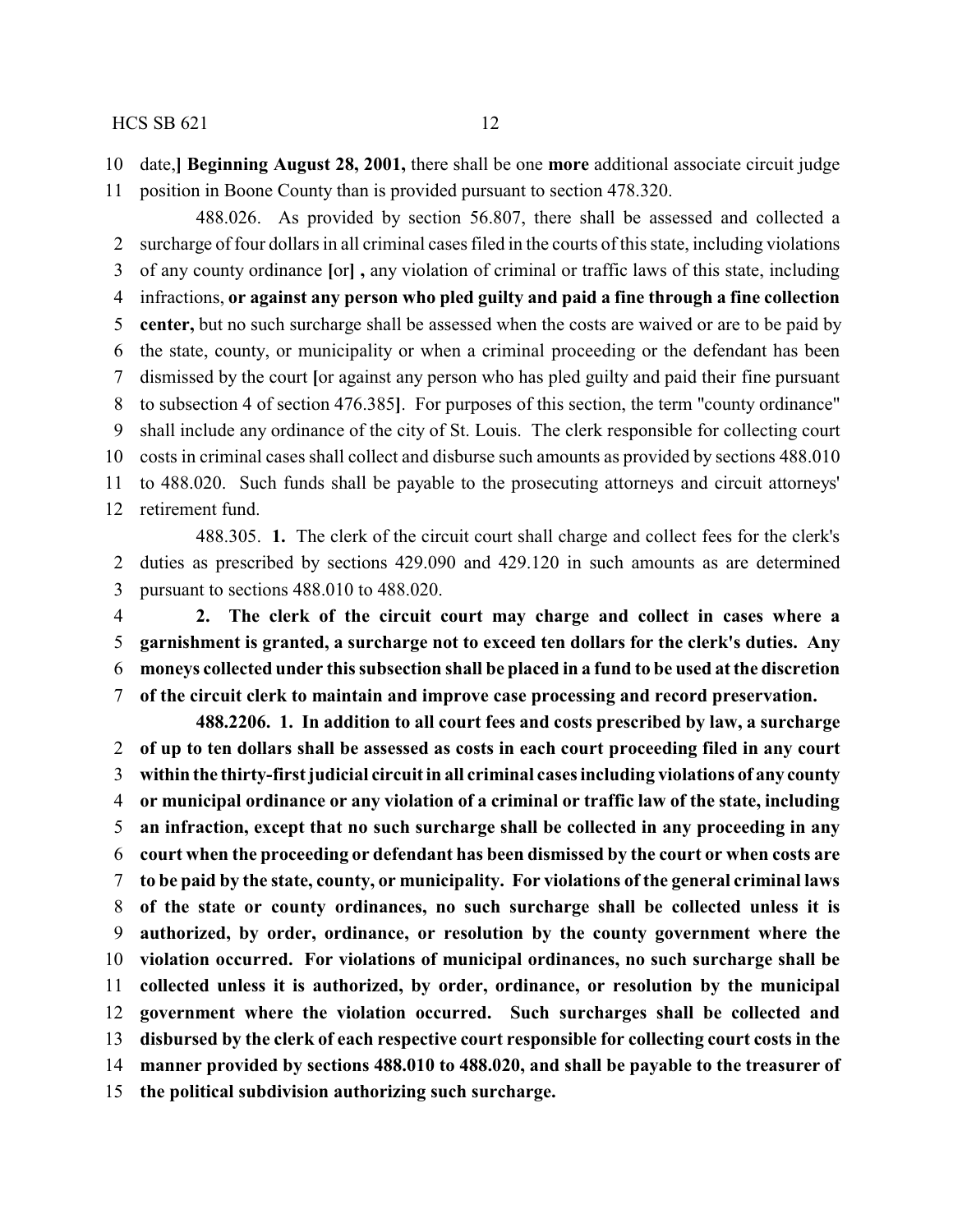**2. Each county or municipality shall use all funds received pursuant to this section only to pay for the costs associated with the land assemblage and purchase, construction, maintenance, and operation of any county or municipal judicial facility including, but not limited to, debt service, utilities, maintenance, and building security. The county or municipality shall maintain records identifying such operating costs, and any moneys not needed for the operating costs of the county or municipal judicial facility shall be transmitted quarterly to the general revenue fund of the county or municipality respectively.**

525.040. **1.** Notice of garnishment, served as provided in sections 525.010 to 525.480 shall have the effect of attaching all personal property, money, rights, credits, bonds, bills, notes, drafts, checks or other choses in action of the defendant in the garnishee's possession or charge, or under his **or her** control at the time of the service of the garnishment, or which may come into his **or her** possession or charge, or under his **or her** control, or be owing by him **or her**, between that time and the time of filing his **or her** answer**, or in the case of a continuous wage garnishment, until the judgment is paid in full or until the employment relationship is terminated, whichever occurs first**; but he **or she** shall not be liable to a judgment in money on account of such bonds, bills, notes, drafts, checks or other choses in action, unless the same shall have been converted into money since the garnishment, or he **or she** fail, in such time as the court may prescribe, to deliver them into court, or to the sheriff or other person designated by the court.

 **2. Writs of garnishment which would otherwise have equal priority shall have priority according to the date of service on the garnishee. If the employee's wages have been attached by more than one writ of garnishment, the employer shall inform the inferior garnisher of the existence and case number of all senior garnishments.**

525.070. Whenever any property, effects, money or debts, belonging or owing to the defendant, shall be confessed, or found by the court or jury, to be in the hands of the garnishee, the garnishee may, at any time before final judgment, discharge himself **or herself**, by paying or delivering the same, or so much thereof as the court shall order, to the sheriff **[**or**] ,** to the court, **or if applicable, to the attorney for the party on whose behalf the order of garnishment issued,** from all further liability on account of the property, money or debts so paid or delivered.

525.080. 1. If it appear that a garnishee, at or after his or her garnishment, was possessed of any property of the defendant, or was indebted to him **or her**, the court, or judge in vacation, may order the delivery of such property, or the payment of the amount owing by the garnishee, to the sheriff **[**or**] ,** into court, **or to the attorney for the party on whose behalf the order of garnishment issued,** at such time as the court may direct; or may permit the garnishee to retain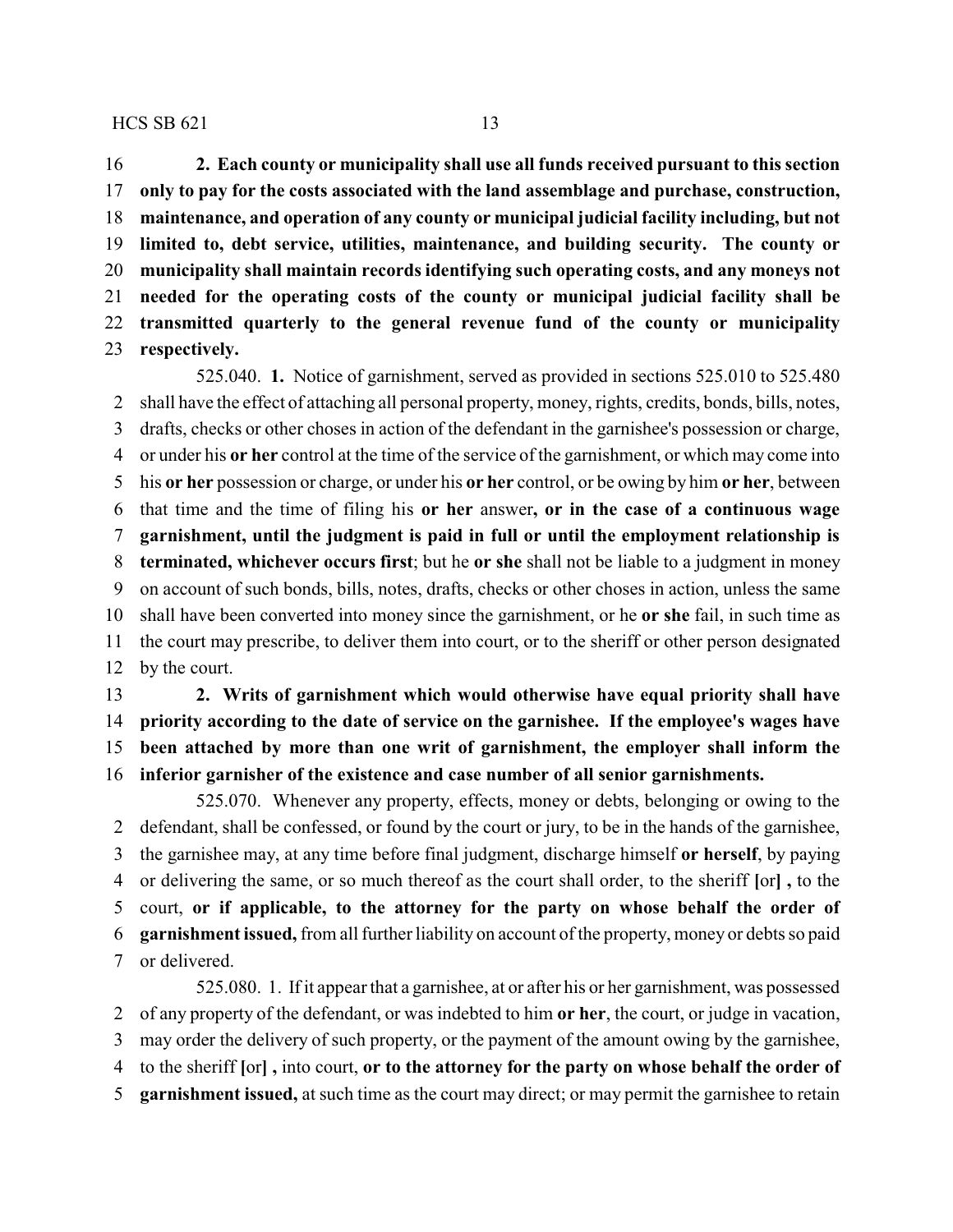the same, upon his or her executing a bond to the plaintiff, with security, approved by the court,

to the effect that the property shall be forthcoming, or the amount paid, as the court may direct.

- Upon a breach of the obligation of such bond, the plaintiff may proceed against the obligors
- therein, in the manner prescribed in the case of a delivery bond given to the sheriff.

 2. Notwithstanding subsection 1 of this section, when property is protected from garnishment by state or federal law including but not limited to federal restrictions on the garnishment of earnings in Title 15, U.S.C. Sections 1671 to 1677 and Old Age, Survivors and Disability Insurance benefits as provided in Title 42, U.S.C. Section 407, such property need not be delivered to the court**, or to any other person,** by the garnishee to the extent such protection or preemption is applicable.

525.230. **[**1. The court shall make the garnishee a reasonable allowance**]The garnishee may deduct a one-time sum not to exceed twenty dollars, or the fee previously agreed upon**

**between the garnishee and judgment debtor where the garnishee is a financial institution,**

for his or her trouble and expenses in answering the interrogatories **and withholding the funds**,

to be **[**paid out of the funds or proceeds of the property or effects confessed in his or her hands.

The reasonable allowances shall include any court costs, attorney's fees and any other bona fide

expenses of the garnishee.

 2. The court also shall allow the garnishee, in addition to the reasonable allowance for his or her trouble and expenses in answering the interrogatories, to collect an administrative fee consisting of the greater of eight dollars or two percent of the amount required to be deducted by any court-ordered garnishment or series of garnishments arising out of the same judgment debt. Such fee shall be for the trouble and expenses in administering the notice of garnishment and paying over any garnished funds available to the court. The fee shall be withheld by the employer from the employee, or by any other garnishee from any fund garnished, in addition to the moneys withheld to satisfy the court-ordered judgment. Such fee shall not be a credit against the court-ordered judgment and shall be collected first**] withheld from any funds garnished, in addition to the moneys withheld to satisfy the court-ordered judgment. Such fee shall not be a credit against the court-ordered judgment and shall be collected first. The garnishee may file a motion with the court for additional costs, including attorney's fees, reasonably incurred in answering the interrogatories in which case the court may make such award as it deems reasonable. The motion shall be filed on or before the date the garnishee makes payment or delivers property subject to garnishment to the court**.

525.310. 1. **[**When a judgment has been rendered against an officer, appointee or employee of the state of Missouri, or any municipal corporation or other political subdivision of the state, the judgment creditor, or his attorney or agent, may file in the office of the clerk of the court before whom the judgment was rendered, an application setting forth such facts, and that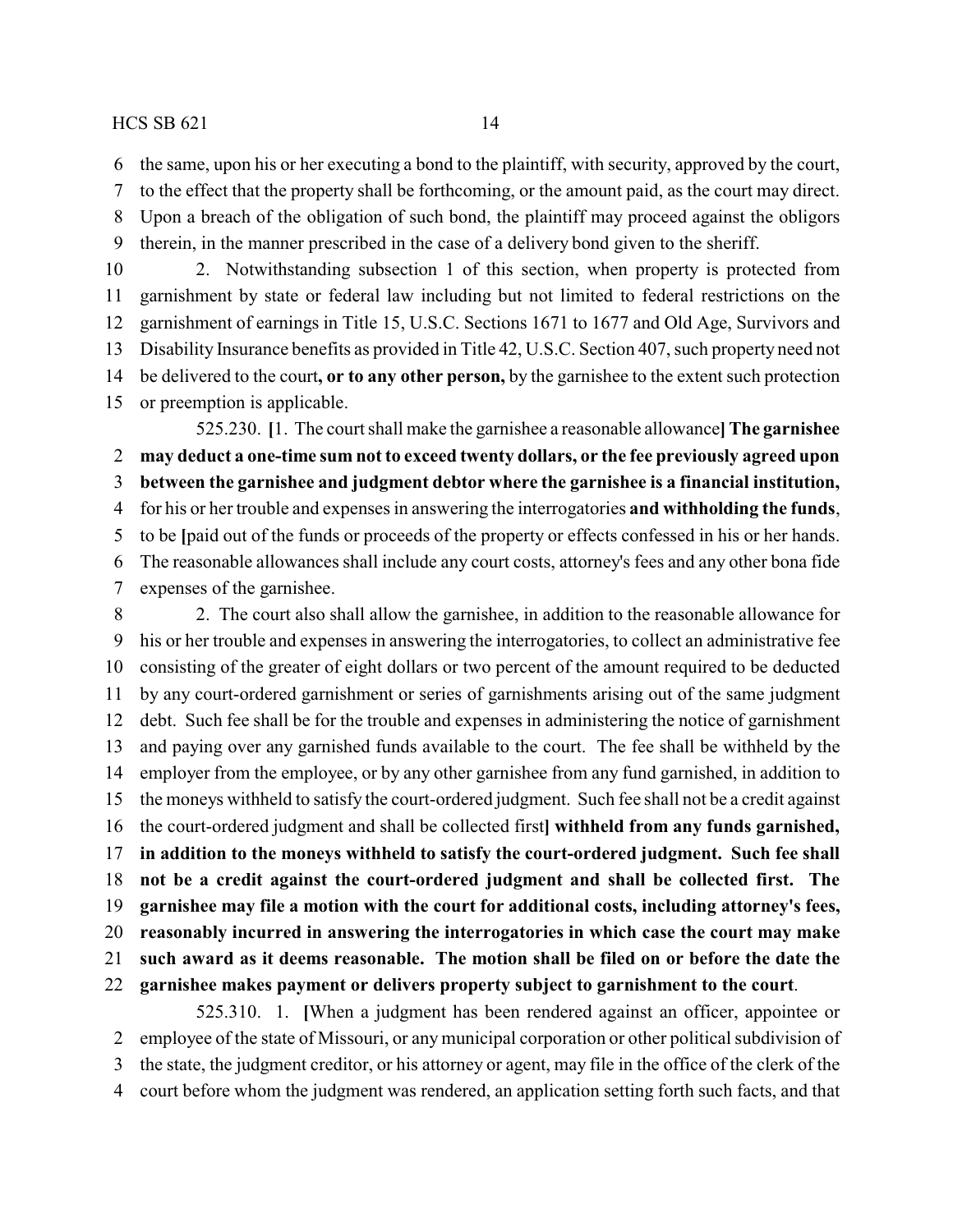the judgment debtor is employed by the state, or a municipal corporation or other political subdivision of the state, with the name of the department of state or the municipal corporation or other political subdivision of the state which employs the judgment debtor, and the name of the treasurer, or the name and title of the paying, disbursing or auditing officer of the state, municipal corporation or other political subdivision of the state, charged with the duty of payment or audit of such salary, wages, fees or earnings of such employee, and upon the filing of such application the clerk shall issue a writ of sequestration directed to the sheriff or other officer authorized to execute writs in the county in which such paying, disbursing or auditing officer may be found and the sheriff or other officer to whom the writ is directed shall serve a true copy thereof upon such paying, disbursing or auditing officer named therein, which shall have the effect of attaching any and all salary, wages, fees or earnings of the judgment debtor, which are not made exempt by virtue of the exemption statutes of this state and are not in excess of the amount due on the judgment and costs, then due and payable, from the date of the writ to the return day thereof.

 2. The paying, disbursing or auditing officer charged with the duty of payment or audit of the salary, wages, fees or earnings of the judgment debtor shall deliver to the sheriff or officer serving the writ the amount, not to exceed the amount due upon the judgment and costs, of the salary, wages, fees or earnings of the judgment debtor not made exempt by virtue of the exemption statutes of this state, as the same shall become due to the judgment debtor. The paying, disbursing or auditing officer shall pay to the judgment debtor the remaining portion of his salary, wages, fees or earnings, as the same shall become due to the judgment debtor. The sheriff, or officer serving the writ, shall provide to the paying, disbursing or auditing officer along with the writ sufficient information to compute the amount which shall be delivered to the sheriff or officer serving the writ. Neither the state, municipal corporation or other political subdivision of the state, nor the paying, disbursing or auditing officer shall be liable for the payment of any amount above the amount delivered to the sheriff or officer serving the writ if the computation of the amount delivered is in accordance with the information provided with the writ.

 3. The sheriff or officer serving such writ shall endorse thereon the day and date he received the same, and upon receiving any amount in connection with the writ, shall issue his receipt to such paying, disbursing or auditing officer therefor. All amounts delivered to the sheriff, or officer serving said writ, in connection with the writ, or so much thereof as shall be necessary therefor, shall be applied to the payment of the judgment debt, interest and costs in the same manner as in the case of garnishment under execution. The sheriff or other officer serving the writ shall make his return to the writ showing the manner of serving the same, and he shall be allowed the same fees therefor as provided for levy of execution, and the writ shall be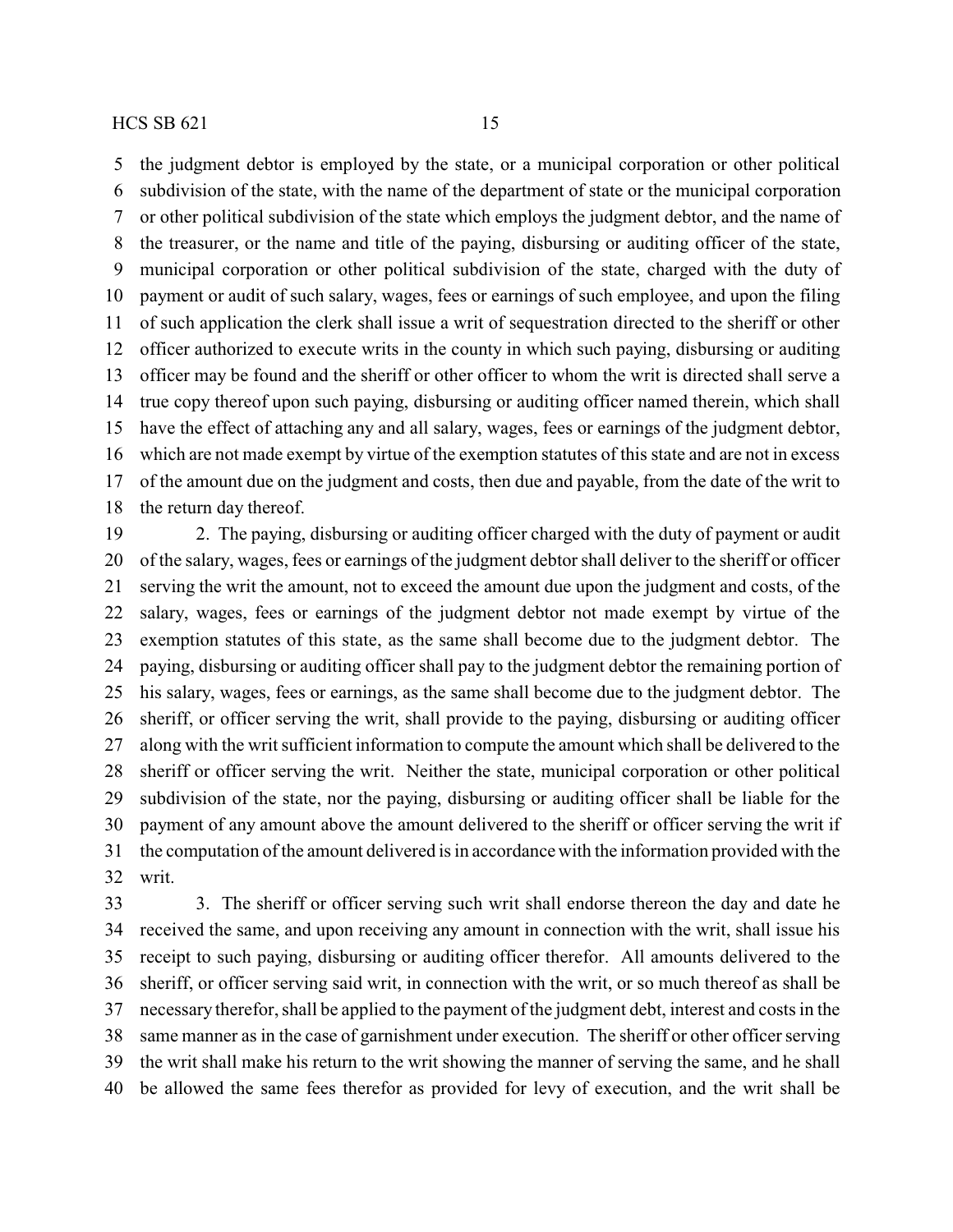returnable in the same manner as the execution issued out of the court in which the judgment was rendered. Nothing in this section shall deprive the judgment debtor of any exemptions to which he may be entitled under the exemption laws of this state, and the same may be claimed by him to the sheriff or other officer serving the writ at any time on or before the return day of the writ in the manner provided under the exemption laws of this state. It shall be the duty of such sheriff or other officer serving the writ, at the time of the service thereof, to apprise the judgment debtor of his exemption rights, either in person or by registered letter directed to the judgment debtor to his last known address.**] The provisions of this section constitute a waiver of sovereign immunity with respect to garnishment of the pay of state, municipal, or other political subdivision employees. The state, municipal, or other political subdivision employer served with a garnishment shall have the same duties and obligations as those imposed upon a private employer when served with a garnishment.**

 **2. Pay of any officer, appointee, or employee of the state of Missouri, or any municipal corporation or other political subdivision of the state, shall be subject to garnishment to the same extent as in any other garnishment. All garnishments against such employee shall proceed in the same manner as any other garnishment, except as provided in subsection 3 of this section.**

 **3. Service of legal process to which a department, municipal corporation, or other political subdivision of the state is subject under this section may be accomplished by certified mail, return receipt requested, or by personal service upon:**

**(1) The appropriate agent designated for receipt of such service of process; or**

 **(2) The head of such department, municipal corporation, or other political subdivision of the state if no agent has been so designated.**

**542.375. 1. As used in this section, the following terms shall mean:**

 **(1) "Electronic communication service", a service that provides to users of the service the ability to send or receive wire or electronic communications;**

 **(2) "Electronic device", a device that enables access to or use of an electronic communication service, remote computing service, or location information service;**

 **(3) "Government entity", a state or local agency, including but not limited to a law enforcement entity or any other investigative entity, agency, department, division, bureau, board, or commission or a person acting or purporting to act for or on behalf of a state or local agency;**

 **(4) "Location information", information concerning the location of an electronic device that, in whole or in part, is generated or derived from or obtained by the operation of an electronic device;**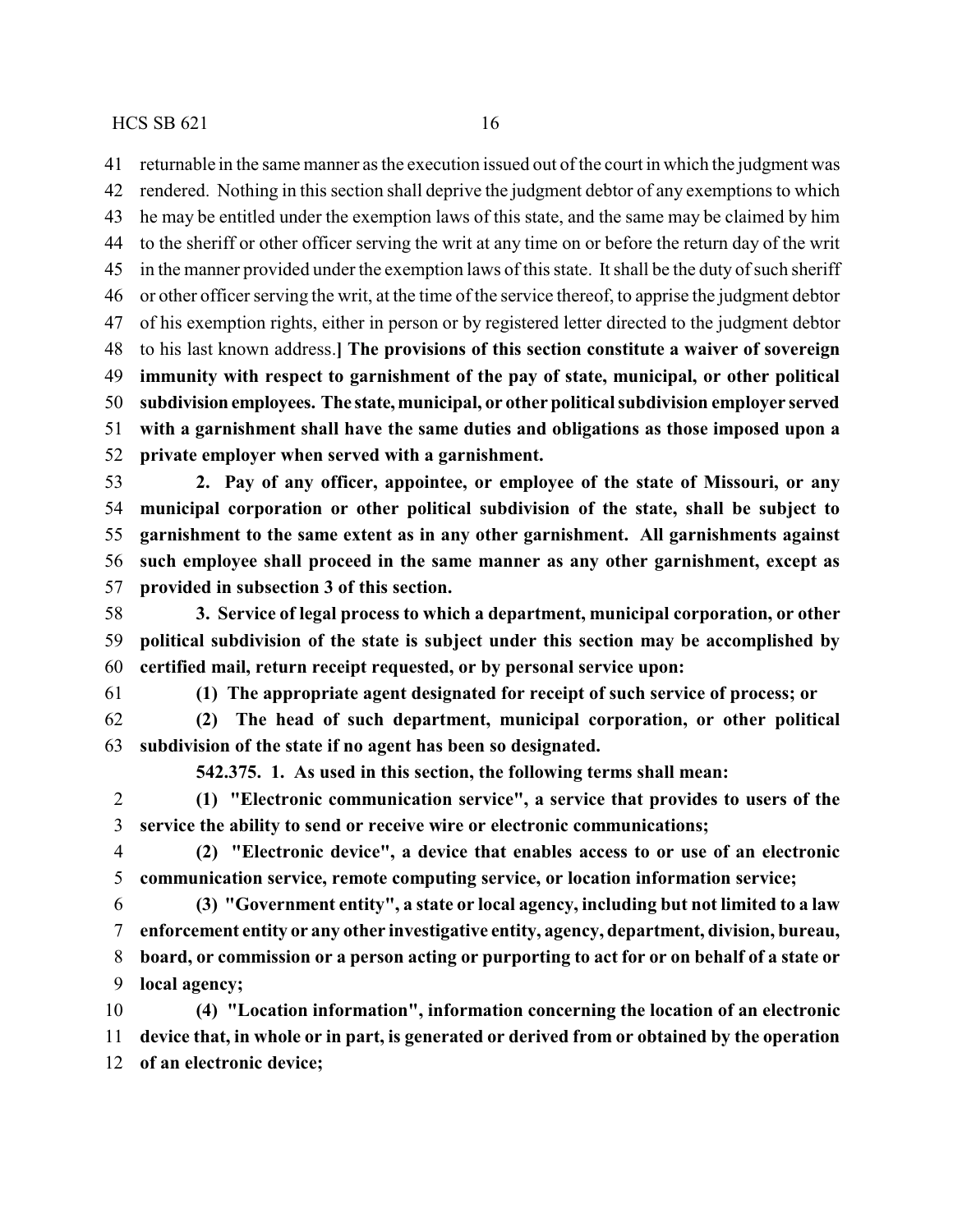**(5) "Location information service", the provision of a global positioning service or other mapping, locational, or directional information service;**

 **(6) "Remote computing service", the provision of computer storage or processing services by means of an electronic communication system.**

 **2. Except as provided in subsection 3 of this section, a government entity shall not obtain the location information of an electronic device without a search warrant issued by a court of competent jurisdiction.**

 **3. A government entity may obtain location information of an electronic device under any of the following circumstances:**

**(1) The device is reported stolen by the owner;**

**(2) To respond to the user's call for emergency services;**

 **(3) With the informed affirmative consent of the owner or user of the electronic device; or**

**(4) A possible life-threatening situation exists.**

**4. Any evidence obtained in violation of this section is not admissible in a civil,**

 **criminal, or administrative proceeding and shall not be used in an affidavit of probable cause in an effort to obtain a search warrant.**

 **5. Any person who violates this section shall be subject to a fine of fifty dollars.** 632.480. As used in sections 632.480 to 632.513, the following terms mean:

 (1) "Agencywith jurisdiction", the department of corrections or the department of mental health;

 (2) "Mental abnormality", a congenital or acquired condition affecting the emotional or volitional capacitywhich predisposes the person to commit sexually violent offenses in a degree constituting such person a menace to the health and safety of others;

 (3) "Predatory", acts directed towards individuals, including family members, for the primary purpose of victimization;

 (4) "Sexually violent offense", the felonies of rape in the first degree, forcible rape, rape, statutory rape in the first degree, sodomy in the first degree, forcible sodomy, sodomy, statutory sodomy in the first degree, or an attempt to commit any of the preceding crimes, or child molestation in the first or second degree, sexual abuse, sexual abuse in the first degree, rape in the second degree, sexual assault, sexual assault in the first degree, sodomy in the second degree, deviate sexual assault, deviate sexual assault in the first degree, or the act of abuse of a child involving either sexual contact, a prohibited sexual act, sexual abuse, or sexual exploitation of a minor, or any felony offense that contains elements substantially similar to the offenses listed above;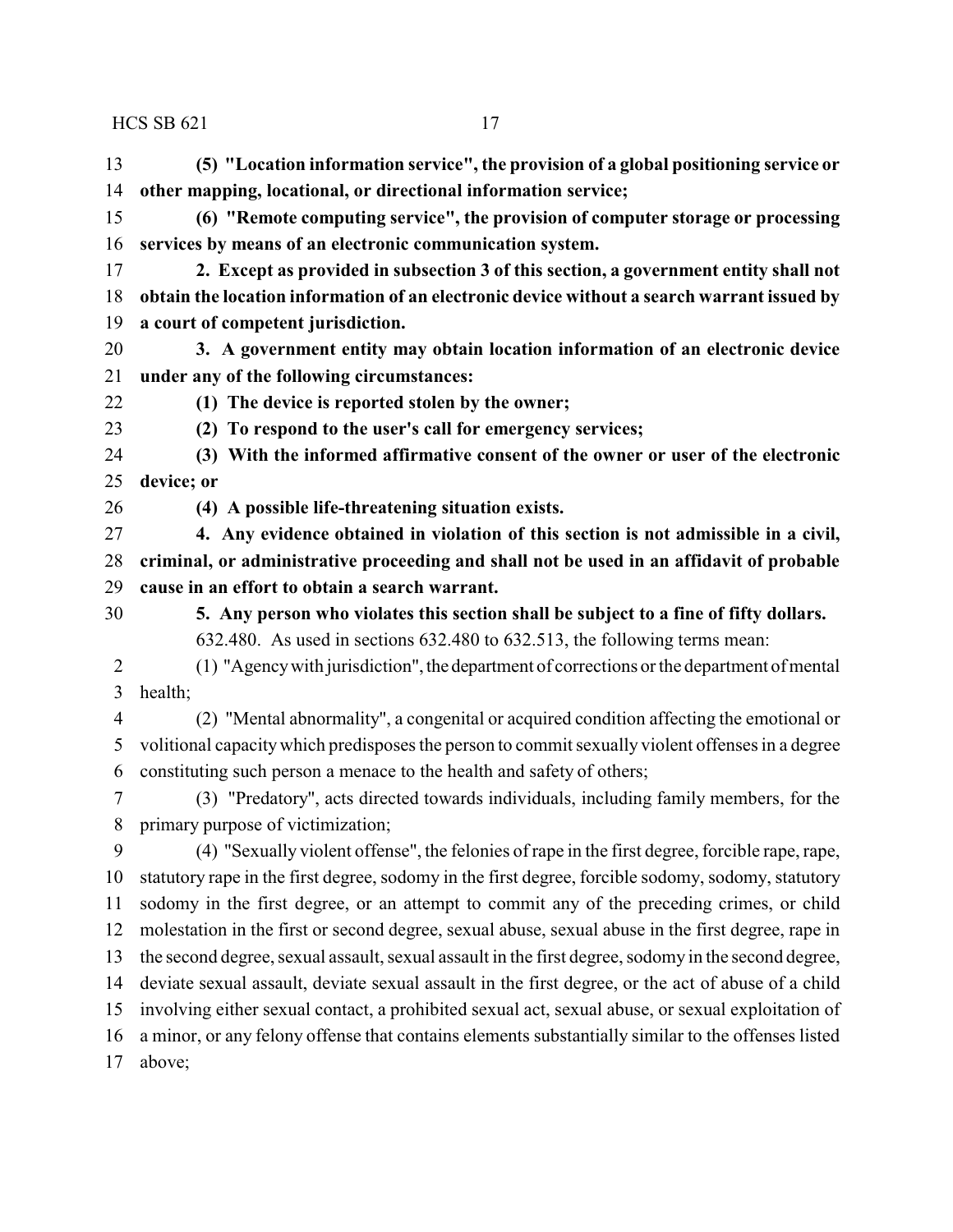(5) "Sexuallyviolent predator", anyperson who suffers from a mental abnormalitywhich makes the person more likely than not to engage in predatory acts of sexual violence if not confined in a secure facility and who:

 (a) Has pled guilty or been found guilty **in this state or any other jurisdiction**, or been found not guilty by reason of mental disease or defect pursuant to section 552.030**,** of a sexually violent offense; or

 (b) Has been committed as a criminal sexual psychopath pursuant to section 632.475 and statutes in effect before August 13, 1980.

632.483. 1. When it appears that a person may meet the criteria of a sexually violent predator, the agencywith jurisdiction shall give written notice of such to the attorney general and the multidisciplinary team established in subsection 4 of this section. Written notice shall be given:

 (1) Within three hundred sixty days prior to the anticipated release from a correctional center of the department of corrections of a person who has been convicted of a sexually violent offense, except that in the case of persons who are returned to prison for no more than one hundred eighty days as a result of revocation of postrelease supervision, written notice shall be given as soon as practicable following the person's readmission to prison;

 (2) At any time prior to the release of a person who has been found not guilty by reason of mental disease or defect of a sexually violent offense; or

 (3) At any time prior to the release of a person who was committed as a criminal sexual psychopath pursuant to section 632.475 and statutes in effect before August 13, 1980.

 2. The agency with jurisdiction shall provide the attorney general and the multidisciplinary team established in subsection 4 of this section with the following:

 (1) The person's name, identifying factors, anticipated future residence and offense history;

 (2) Documentation of institutional adjustment and any treatment received or refused, including the Missouri sexual offender program; and

 (3) A determination by either a psychiatrist or a psychologist as defined in section 632.005 as to whether the person meets the definition of a sexually violent predator.

 3. The agency with jurisdiction, its employees, officials, members of the multidisciplinary team established in subsection 4 of this section, members of the prosecutor's review committee appointed as provided in subsection 5 of this section and individuals contracting or appointed to perform services hereunder shall be immune from liability for any conduct performed in good faith and without gross negligence pursuant to the provisions of sections 632.480 to 632.513.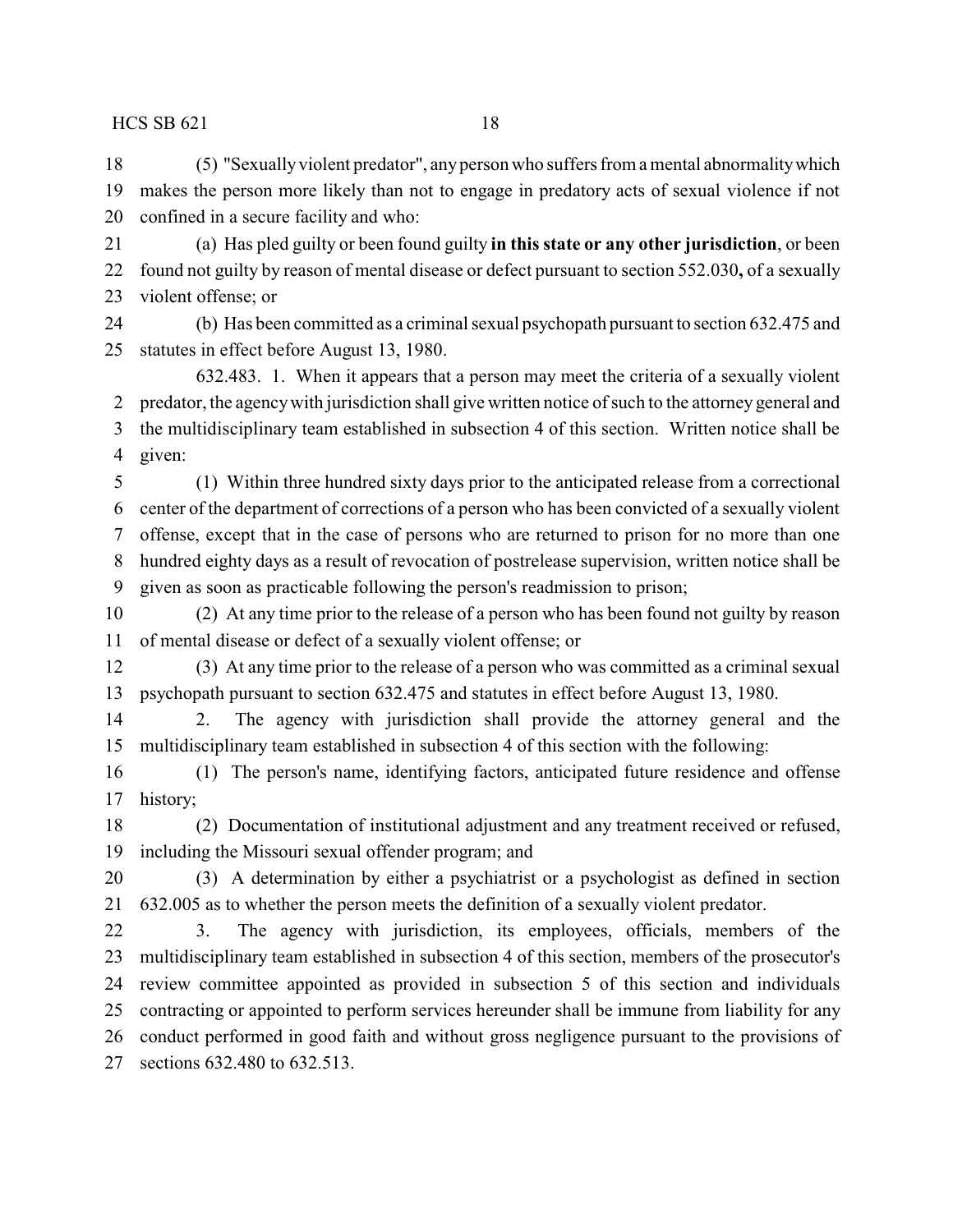4. The director of the department of mental health and the director of the department of corrections shall establish a multidisciplinary team consisting of no more than seven members, at least one from the department of corrections and the department of mental health, and which may include individuals from other state agencies to review available records of each person referred to such team pursuant to subsection 1 of this section. The team, within thirty days of receiving notice, shall assess whether or not the person meets the definition of a sexually violent predator. The team shall notify the attorney general of its assessment.

 5. The prosecutors coordinators training council established pursuant to section 56.760 shall appoint a five-member prosecutors' review committee composed of a cross section of county prosecutors from urban and rural counties. No more than three shall be from urban counties, and one member shall be the prosecuting attorney of the county in which the person was convicted or committed pursuant to chapter 552**, if the conviction was in this state**. The committee shall review the records of each person referred to the attorney general pursuant to subsection 1 of this section. The prosecutors' review committee shall make a determination of whether or not the person meets the definition of a sexually violent predator. The determination of the prosecutors' review committee or any member pursuant to this section or section 632.484 shall not be admissible evidence in any proceeding to prove whether or not the person is a sexually violent predator. The assessment of the multidisciplinary team shall be made available to the attorney general and the prosecutors' review committee.

632.484. 1. When the attorneygeneral receives written notice from anylaw enforcement agency that a person, who has pled guilty to or been convicted of a sexually violent offense and who is not presently in the physical custody of an agency with jurisdiction has committed a recent overt act, the attorney general may file a petition for detention and evaluation with the probate division of the court in which the person was convicted, or committed pursuant to chapter 552, alleging the respondent may meet the definition of a sexually violent predator and should be detained for evaluation for a period of up to nine days. **If the person was convicted in another jurisdiction and the recent overt act was committed in this state, the attorney general may file the petition for detention and evaluation with the probate division of the court in the county of this state where the overt act was committed.** The written notice shall include the previous conviction record of the person, a description of the recent overt act, if applicable, and any other evidence which tends to show the person to be a sexually violent predator. The attorney general shall provide notice of the petition to the prosecuting attorney of the county where the petition was filed.

 2. Upon a determination by the court that the person may meet the definition of a sexually violent predator, the court shall order the detention and transport of such person to a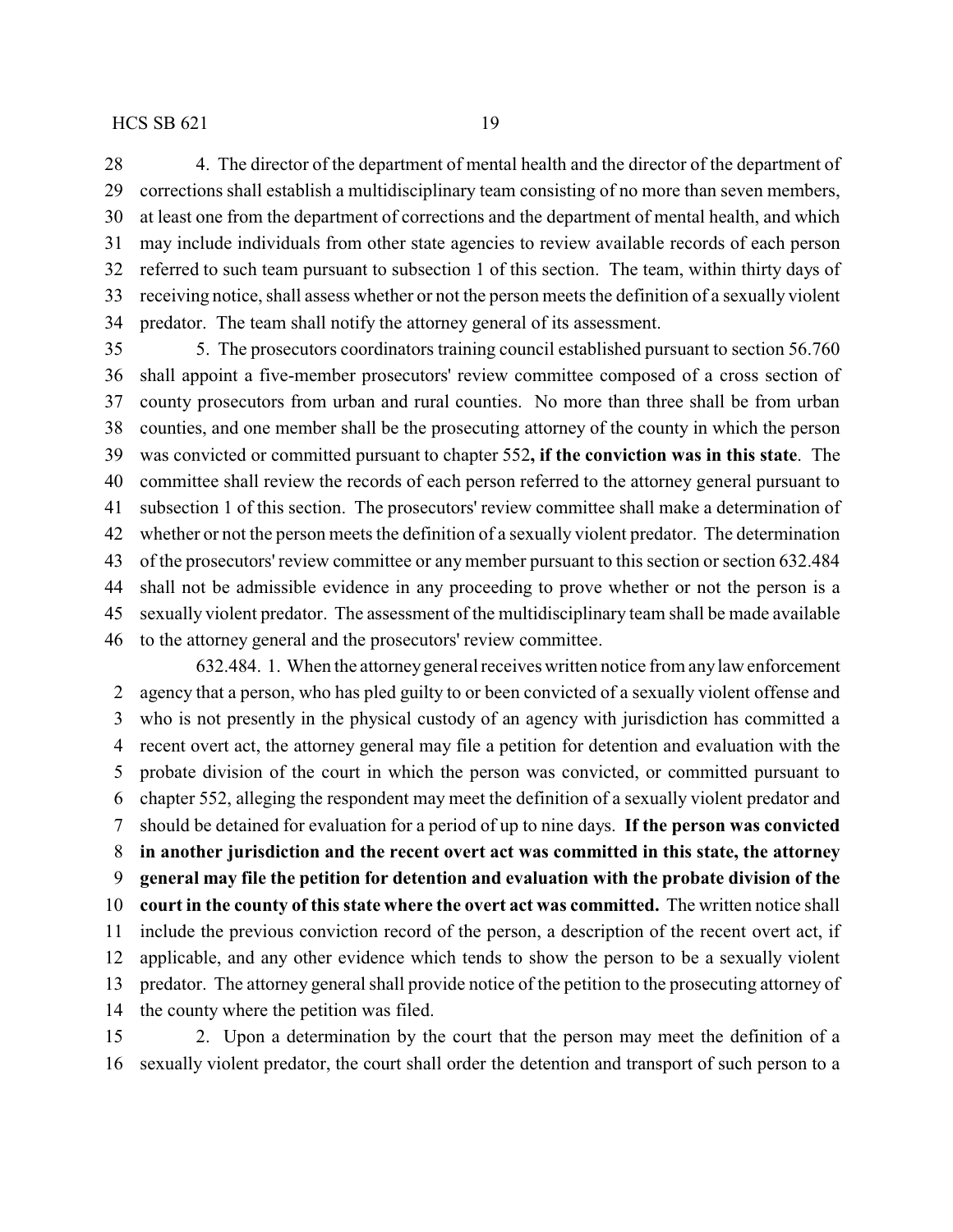secure facility to be determined by the department of mental health. The attorney general shall immediately give written notice of such to the department of mental health.

 3. Upon receiving physical custody of the person and written notice pursuant to subsection 2 of this section, the department of mental health shall, through either a psychiatrist or psychologist as defined in section 632.005, make a determination whether or not the person meets the definition of a sexually violent predator. The department of mental health shall, within seven days of receiving physical custody of the person, provide the attorney general with a written report of the results of its investigation and evaluation. The attorney general shall provide any available records of the person that are retained by the department of corrections to the department of mental health for the purposes of this section. If the department of mental health is unable to make a determination within seven days, the attorney general may request an additional detention of ninety-six hours from the court for good cause shown.

 4. If the department determines that the person may meet the definition of a sexually violent predator, the attorney general shall provide the results of the investigation and evaluation to the prosecutors'review committee. The prosecutors'reviewcommittee shall, bymajorityvote, determine whether or not the person meets the definition of a sexually violent predator within twenty-four hours of written notice from the attorney general's office. If the prosecutors' review committee determines that the person meets the definition of a sexually violent predator, the prosecutors' review committee shall provide written notice to the attorney general of its determination. The attorney general may file a petition pursuant to section 632.486 within forty-eight hours after obtaining the results from the department.

 5. For the purposes of this section "recent overt act" means any act that creates a reasonable apprehension of harm of a sexually violent nature.

650.120. 1. There is hereby created in the state treasury the "Cyber Crime Investigation Fund". The treasurer shall be custodian of the fund and may approve disbursements from the fund in accordance with sections 30.170 and 30.180. **[**Beginning with the 2010 fiscal year and in each subsequent fiscal year, the general assembly shall appropriate three million dollars to the cyber crime investigation fund.**]** The department of public safety shall be the administrator of the fund. Moneys in the fund shall be used solely for the administration of the grant program established under this section. Notwithstanding the provisions of section 33.080 to the contrary, any moneys remaining in the fund at the end of the biennium shall not revert to the credit of the general revenue fund. The state treasurer shall invest moneys in the fund in the same manner as other funds are invested. Any interest and moneys earned on such investments shall be credited to the fund.

 2. The department of public safety shall create a program to distribute grants to multijurisdictional Internet cyber crime law enforcement task forces, multijurisdictional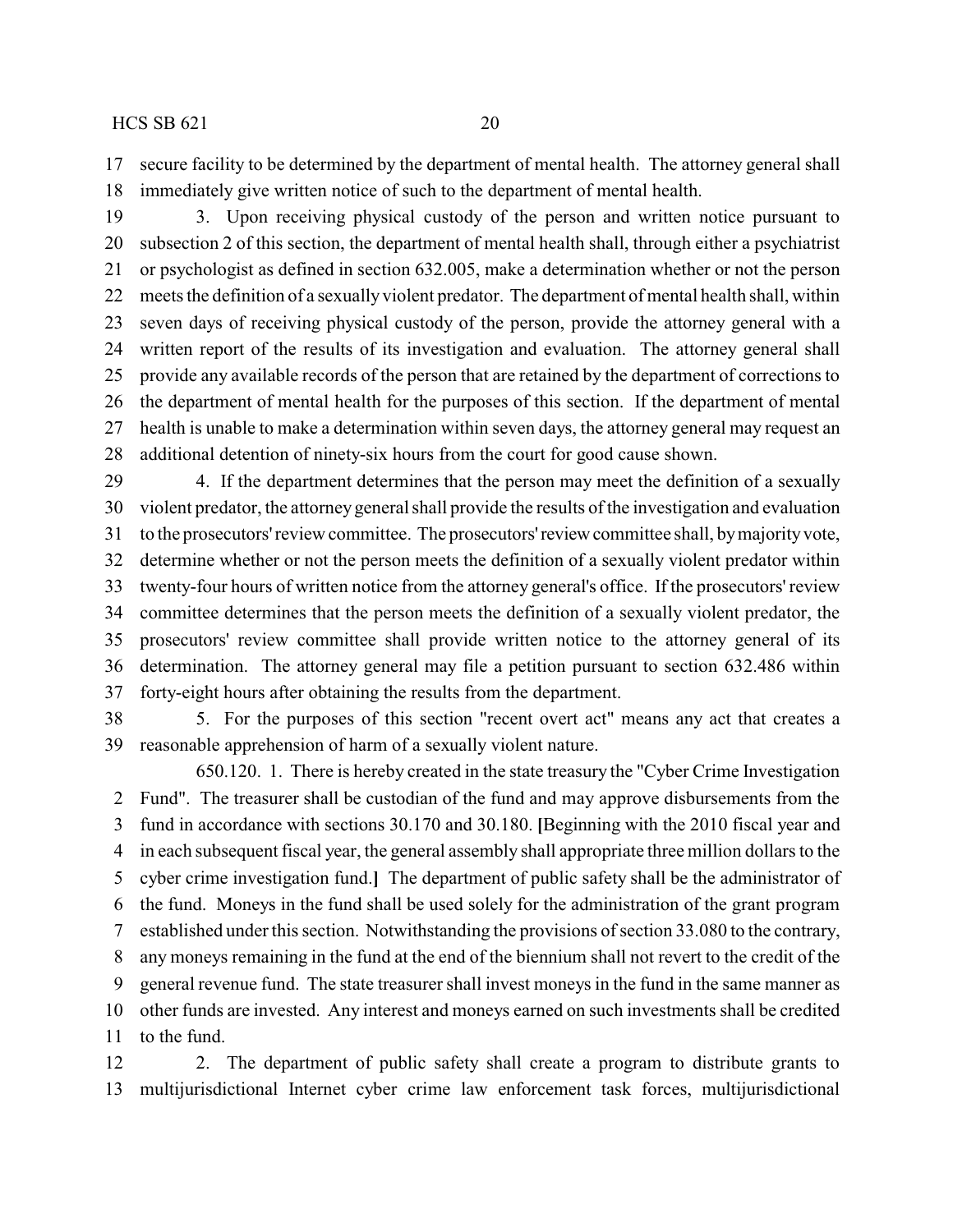enforcement groups, as defined in section 195.503, that are investigating Internet sex crimes against children, and other law enforcement agencies. The program shall be funded by the cyber crime investigation fund created under subsection 1 of this section. Not more than three percent of the money in the fund may be used by the department to pay the administrative costs of the grant program. The grants shall be awarded and used to pay the salaries of detectives**, assistant prosecuting and circuit attorneys,** and computer forensic personnel whose focus is investigating Internet sex crimes against children, including but not limited to enticement of a child, possession or promotion of child pornography, provide funding for the training of law enforcement personnel and prosecuting and circuit attorneys aswell as their assistant prosecuting and circuit attorneys, and purchase necessaryequipment, supplies, and services. The funding for such training may be used to cover the travel expenses of those persons participating. 3. A panel is hereby established in the department of public safety to award grants under this program and shall be comprised of the following members: (1) The director of the department of public safety, or his or her designee; (2) Two members **[**shall be**]** appointed by the director of the department of public safety from a list of six nominees submitted by the Missouri Police Chiefs Association; (3) Two members **[**shall be**]** appointed by the director of the department of public safety from a list of six nominees submitted by the Missouri Sheriffs' Association; (4) Two members of the state highway patrol **[**shall be**]** appointed by the director of the department of public safety from a list of six nominees submitted by the Missouri State Troopers Association; (5) One member of the house of representatives **[**who shall be**]** appointed by the speaker of the house of representatives; **[**and**]** (6) One member of the senate **[**who shall be**]** appointed by the president pro tem. The panel members who are appointed under subdivisions (2), (3), and (4) of this subsection shall serve a four-year term ending four years from the date of expiration of the term for which his or her predecessor was appointed. However, a person appointed to fill a vacancy prior to the expiration of such a term shall be appointed for the remainder of the term. Such members shall hold office for the term of his or her appointment and until a successor is appointed. The members of the panel shall receive no additional compensation but shall be eligible for reimbursement for mileage directly related to the performance of panel duties**; and (7) The executive director of the Missouri office of prosecution services, or his or her designee**.

 4. Local matching amounts, which may include new or existing funds or in-kind resources including but not limited to equipment or personnel, are required for multijurisdictional Internet cyber crime law enforcement task forces and other law enforcement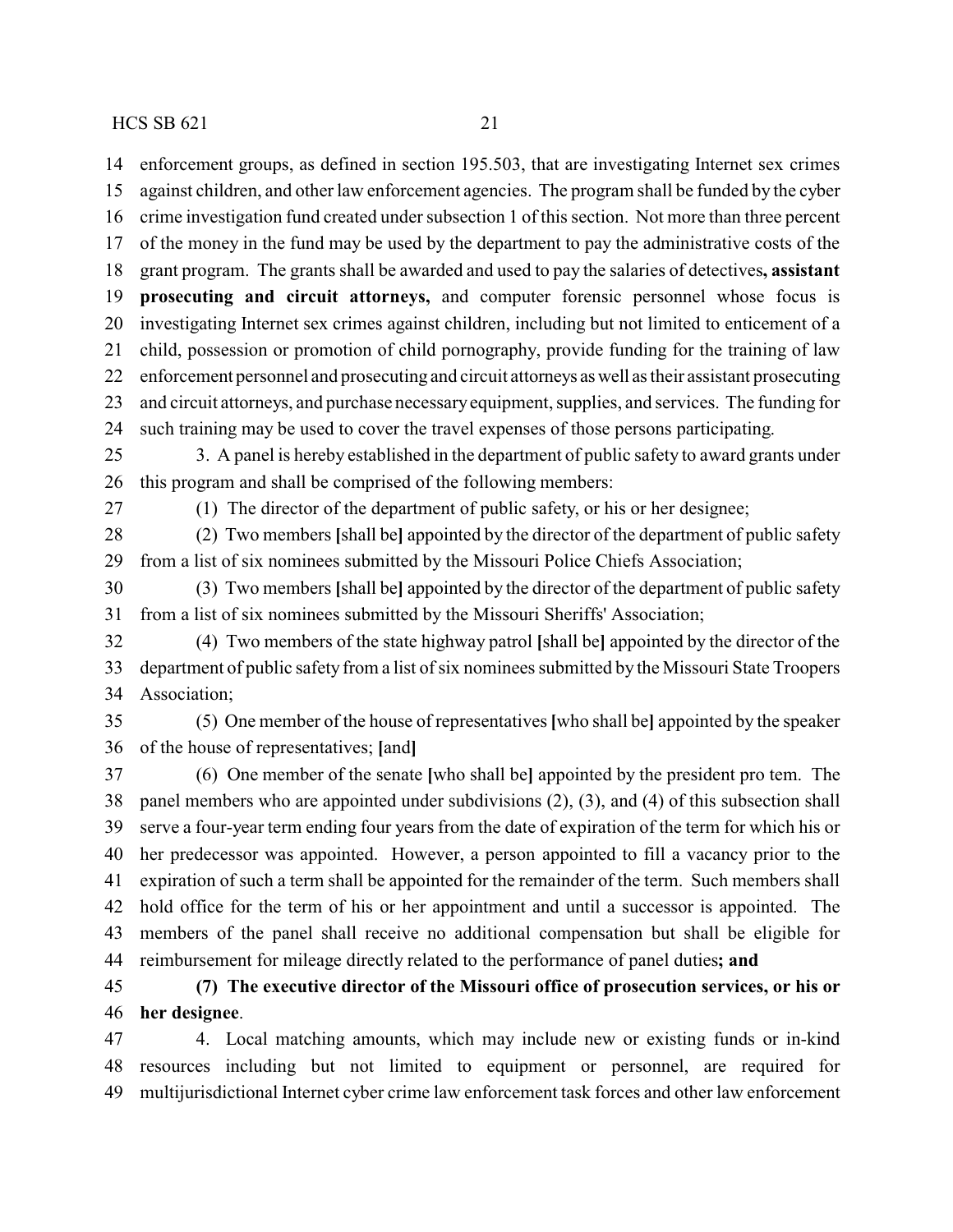agencies to receive grants awarded by the panel. Such amounts shall be determined by the state appropriations process or by the panel.

 5. When awarding grants, priority should be given to newly hired detectives and computer forensic personnel.

 6. The panel shall establish minimum training standards for detectives and computer forensic personnel participating in the grant program established in subsection 2 of this section.

 7. Multijurisdictional Internet cyber crime law enforcement task forces and other law enforcement agencies participating in the grant program established in subsection 2 of this section shall share information and cooperate with the highway patrol and with existing Internet crimes against children task force programs.

 8. The panel maymake recommendations to the general assembly regarding the need for additional resources or appropriations.

 9. The power of arrest of any peace officer who is duly authorized as a member of a multijurisdictional Internet cyber crime law enforcement task force shall onlybe exercised during the time such peace officer is an active member of such task force and only within the scope of the investigation on which the task force is working. Notwithstanding other provisions of law to the contrary, such task force officer shall have the power of arrest, as limited in this subsection, anywhere in the state and shall provide prior notification to the chief of police of a municipality or the sheriff of the county in which the arrest is to take place. If exigent circumstances exist, such arrest may be made and notification shall be made to the chief of police or sheriff as appropriate and as soon as practical. The chief of police or sheriff may elect to work with the multijurisdictional Internet cyber crime law enforcement task force at his or her option when such task force is operating within the jurisdiction of such chief of police or sheriff.

10. **[**Under section 23.253 of the Missouri sunset act:

 (1) The provisions of the new program authorized under this section shall sunset automatically six years after June 5, 2006, unless reauthorized by an act of the general assembly; and

 (2) If such program is reauthorized, the program authorized under this section shall sunset automatically twelve years after the effective date of the reauthorization of this section; and

 (3) This section shall terminate on September first of the calendar year immediately following the calendar year in which the program authorized under this section is sunset**] This section shall expire on August 28, 2024**.

**[**550.040. In all capital cases, and those in which imprisonment in the penitentiary is the sole punishment for the offense, if the defendant is acquitted, the costs shall be paid by the state; and in all other trials on indictments or